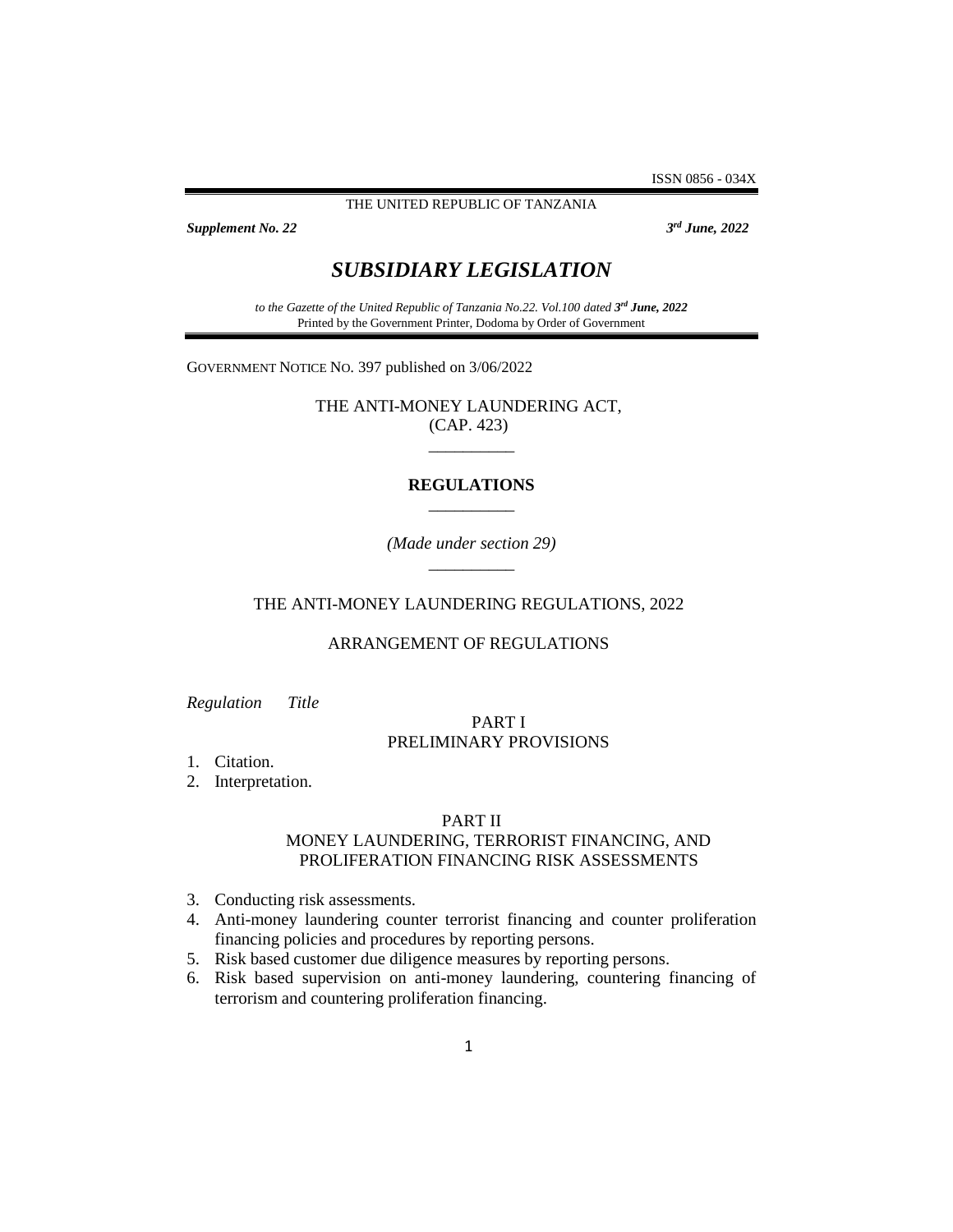## PART III CUSTOMER DUE DILIGENCE

- 7. Manner of conducting risk based customer due diligence.
- 8. Customer identification and verification.
- 9. Establishment of internal procedures.
- 10. Application of enhanced due diligence measures.
- 11. Ending application of simplified due diligence measures.
- 12. Correspondent banking customer due diligence measures.
- 13. Reliance on third parties' customer due diligence.

#### PART IV REPORTING OF SUSPICIOUS TRANSACTIONS

- 14. Form and content of suspicious transaction reports.
- 15. Procedures to recognise and report suspicious transactions.
- 16. Reporting of suspicious transactions.
- 17. Information in respect of suspicious transactions.
- 18. Information concerning property associated with suspicious transactions.
- 19. Information in respect of account.
- 20. Information in respect of natural persons and entities.
- 21. Time of reporting suspicious transactions.

## PART V MISCELLANEOUS PROVISIONS

- 22. Records retention period.
- 23. Format and retrieval of records.
- 24. Training.
- 25. Access to information.
- 26. FIU to provide feedback.
- 27. Provision of information to FIU.
- 28. FIU to maintain statistics.
- 29. Procedure for imposing administrative sanctions
- 30. Revocation.

## **SCHEDULES**  $\overline{\phantom{a}}$

\_\_\_\_\_\_\_\_\_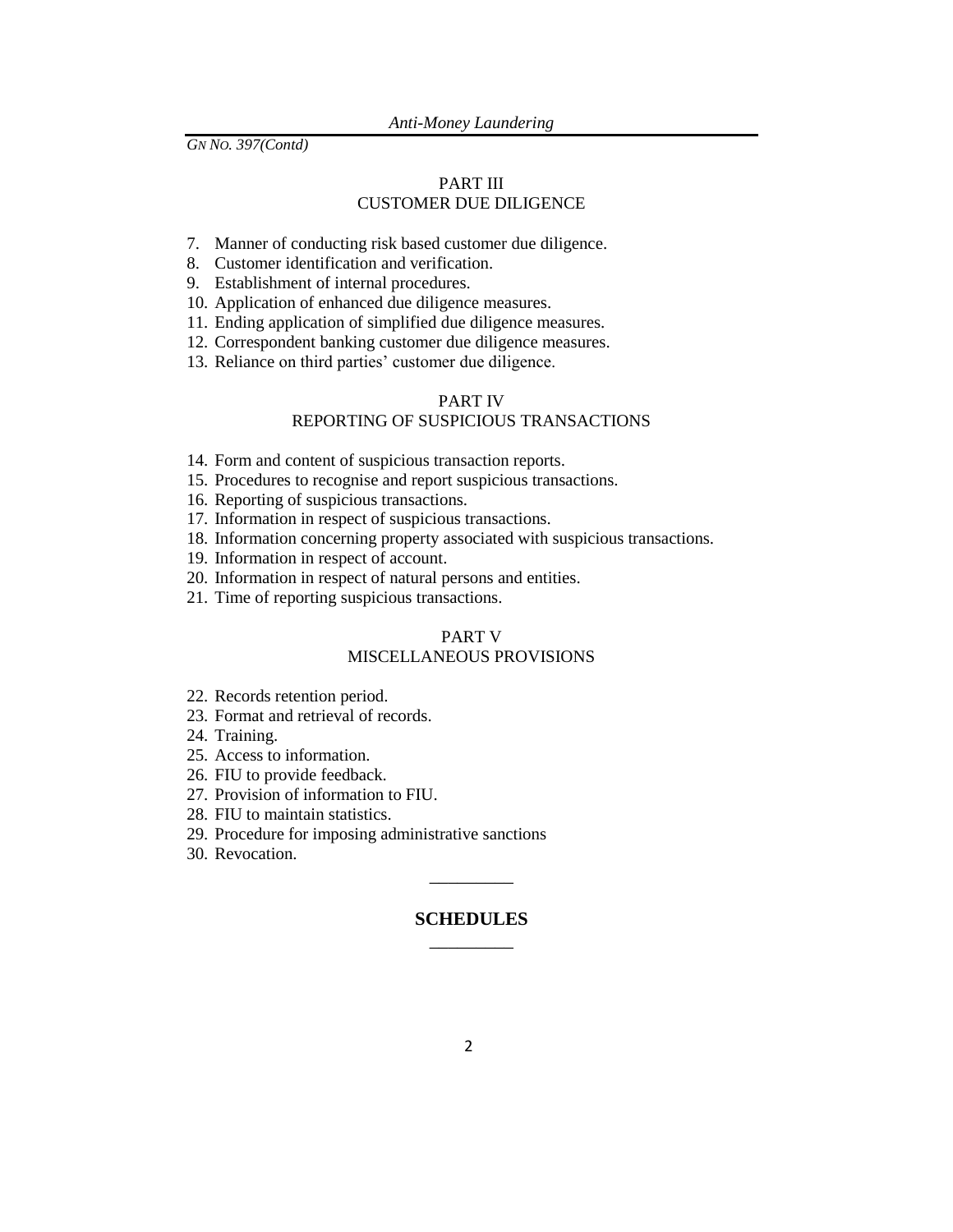*Anti-Money Laundering*

*GN NO. 397(Contd)* GOVERNMENT NOTICE NO. 397 published on 3/06/2022

> THE ANTI-MONEY LAUNDERING ACT, (CAP. 423)

> > $\overline{\phantom{a}}$

## **REGULATIONS** \_\_\_\_\_\_\_\_\_\_

(*Made under section 29*)  $\overline{\phantom{a}}$ 

## THE ANTI-MONEY LAUNDERING REGULATIONS, 2022

# PART I PRELIMINARY PROVISIONS

<span id="page-2-0"></span>

| Citation       | 1. These Regulations may be cited as the Anti-Money<br>Laundering Regulations, 2022.                                                                                                                     |  |  |
|----------------|----------------------------------------------------------------------------------------------------------------------------------------------------------------------------------------------------------|--|--|
| Interpretation | 2. In these Regulations, unless the context requires<br>otherwise-                                                                                                                                       |  |  |
| Cap. 423       | "Act" means the Anti-Money Laundering Act;<br>"basic entity information" means information concerning a legal<br>person or legal arrangement including-<br>(a) the entity's registered or licensed name; |  |  |
|                | (b) the trade name under which the entity conducts its<br>business;<br>(c) the entity's address and where the entity has multiple<br>addresses, the address of the office seeking to establish a         |  |  |
|                | business relationship or conduct an occasional<br>transaction and that address may be expressed in terms                                                                                                 |  |  |

of physical address or in the absence of a physical address, such details as neighborhood or locality, village or ward, city or town, district, region and country; (d) type of business or otherwise a brief description of the

- goods or services rendered by the entity;
- (e) the entity's registration document;
- (f) taxpayer identification number for legal persons and for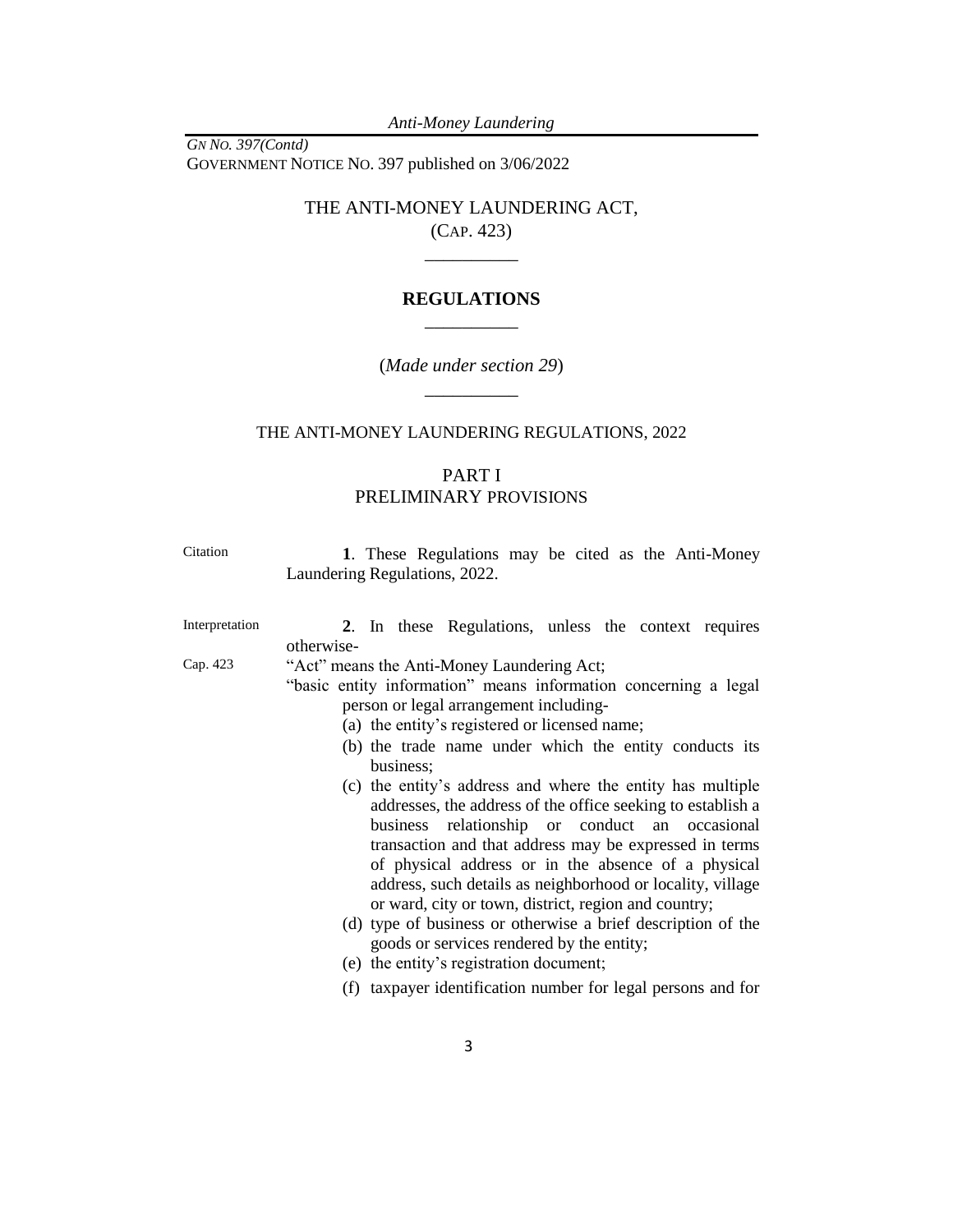legal arrangements where applicable;

- (g) personal information of-
	- (i) the natural person in charge or overall responsible for running the affairs of the entity; or
	- (ii) the natural person who purports to be authorised to establish a business relationship or to conduct occasional transactions on behalf of the entity;
- (h) at least one of the entity means of communication;
- "basic personal information" means information concerning a natural person including-
	- (a) full name;
	- (b) gender;
	- (c) nationality;
	- (d) date of birth;
	- (e) place of birth;
	- (f) the residential address which may be expressed in terms of physical address or in the absence of a physical address, such details as neighborhood or locality or village, town or city, district or region and country;
	- (g) identification document indicating the type of document and number;
	- (h) means of communication;
	- (i) signature or biometric information;

"basic verification" means verifying the identity of the customer as follows:

- (a) taking reasonable measures to inspect and confirm visually and through touch and feel, the authenticity of the original or copy of the identification document or entity registration documents;
- (b) ensuring that the photograph and any other information on the identification document, entity registration documents or its copy are clearly visible and legible;
- (c) taking reasonable measures to compare and confirm that the photograph is indeed that of the natural person;
- (d) where a customer is a natural person, ensure that the personal information provided is accurate, through comparison of such information with information on the identification documents;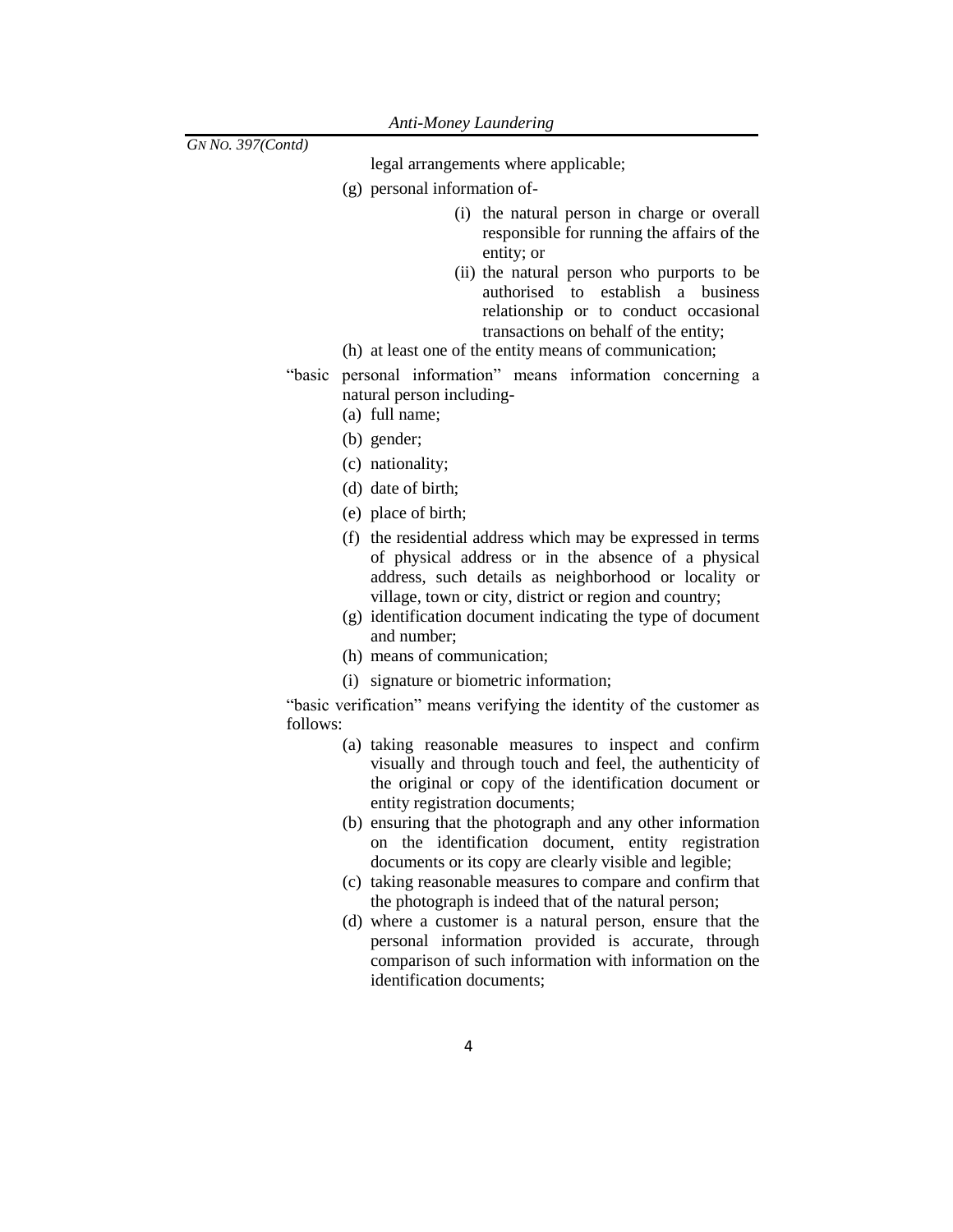- (e) where a customer is a legal person or legal arrangement, ensure that entity information provided is accurate, through comparison of such information with information on the entity registration documents;
- "beneficial owner" has the meaning ascribed to it under the Act;
- "biometric information" means information that can be used to uniquely identify a natural person including fingerprints, toe prints, iris or face print;

"customer due diligence" has the meaning ascribed to it under the Act;

- "detailed entity information" means the basic entity information together with the following additional information:
	- (a) the entity's country of registration or licensing and a copy of certificate of incorporation from the entity's country of origin;
	- (b) resolution of the Board of Directors or its equivalent to establish a business relationship;
	- (c) detailed personal information of-
		- (i) the natural person in charge or with overall responsibility for running the affairs of the entity; and
		- (ii) the natural person who purports to be authorised to establish a business relationship or to conduct occasional transactions on behalf of the entity;
	- (d) entity's ownership structure;
	- (e) full name, date of birth and gender of all the entity beneficial owners, for entities that are not listed on the stock exchange;
- "detailed personal information" means basic personal information together with the following additional information-
	- (a) occupation;
	- (b) business or employer's address which may be expressed in terms of physical address, or in the absence of a physical address, such details as neighborhood or locality, post code, village or ward, town or city, district, region and country;
- "detailed verification" means conducting basic verification together with verification of beneficial owners;

"enhanced due diligence" involves-

(a) identification of the customer where a customer is a-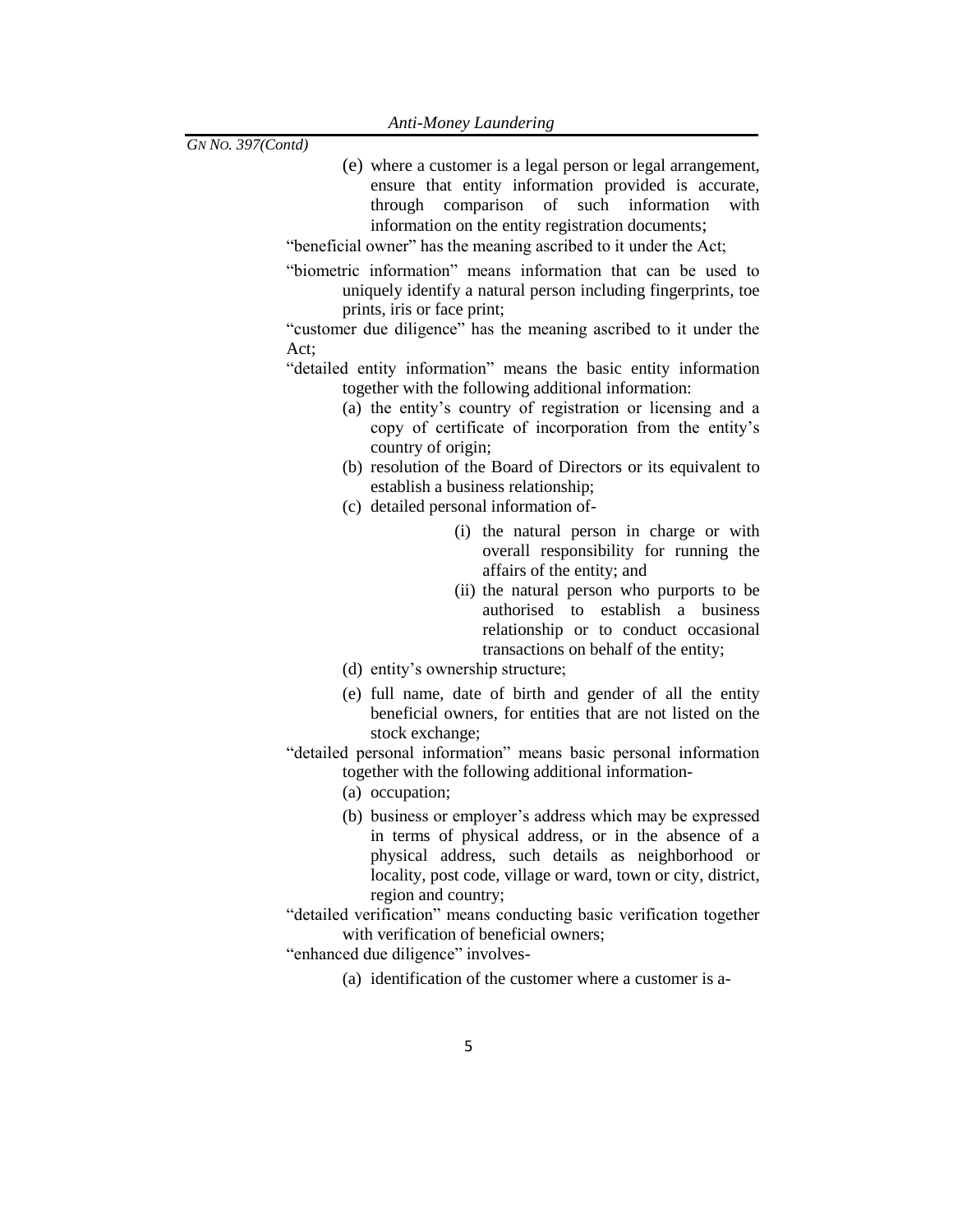- (i) natural person, the reporting person shall obtain from the customer enhanced personal information;
- (ii) legal person or legal arrangement, the reporting person shall obtain from the customer enhanced entity information;
- (b) conducting enhanced verification;
- (c) application of additional measures which include the following measures:
	- (i) obtaining additional information on the customer such as occupation, volume of assets, information available through public databases, internet and updating more regularly the identification data of customer and beneficial owners;
	- (ii) obtaining the approval of senior management to commence or continue the business relationship;
	- (iii) conducting enhanced monitoring of the business relationship, by increasing the number and timing of controls applied, and selecting patterns of transactions that need further examination;
- "enhanced entity information" means detailed entity information together with the following additional information:
	- (a) a copy of a certificate from Tanzania Investment Centre, if any;
	- (b) enhanced personal information of-
		- (i) the natural person in charge or with overall responsibility for running the affairs of the entity;
		- (ii) all natural persons authorised to establish a business relationship or to conduct occasional transactions on behalf of the entity;
		- (iii) each trustee and each founder, if the entity is a legal arrangement; and
		- (iv) each partner, if the entity is a partnership;
- "enhanced personal information" means detailed personal information together with the following additional information-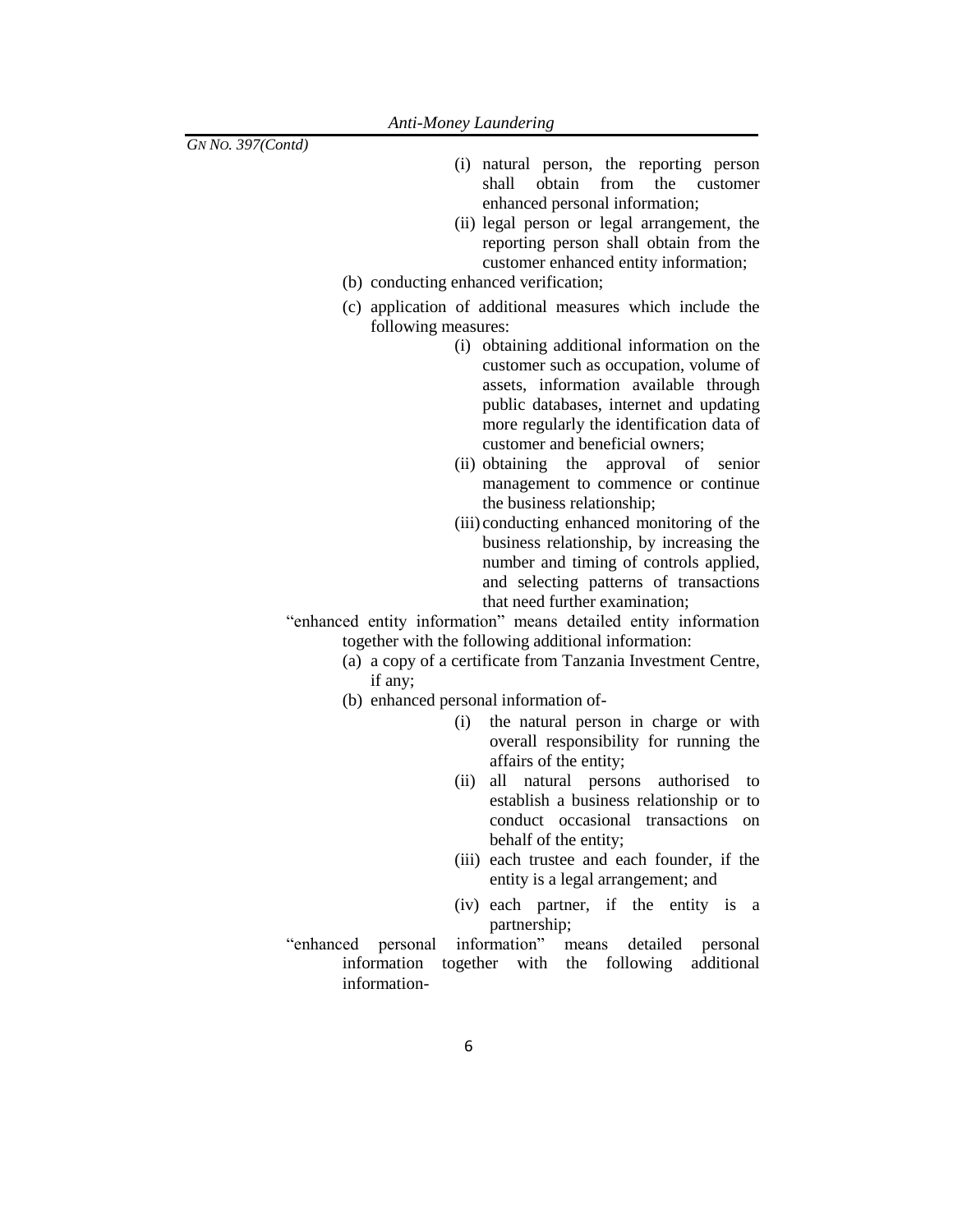- (a) nature or purpose of the business relationship;
- (b) source of funds or source of wealth of the customer;
- (c) reasons for intended or performed transactions;
- "enhanced verification" means conducting detailed verification together with verifying the authenticity of the-
	- (a) identification document and contents of the document through the issuer of that document or through the authorised agent of the identification document issuer or through the customer's embassy, high commission or consular office or through the immigration office;
	- (b) entity registration document and contents of the document through the issuer of that document or through the authorised agent of the entity registration document issuer or through the customer's embassy, high commission or consular office;

<span id="page-6-0"></span>"entity" means a legal person or legal arrangement;

- "entity registration document" means a document that is issued to an [entity](#page-6-0) as proof of the legality of the existence of that [entity](#page-6-0) and it includes:
	- (a) certificate of incorporation or registration;
	- (b) memorandum and articles of association;
	- (c) partnership agreement;
	- (d) trust deed or any other legal arrangements founding instrument;
	- (e) any other document that is issued by a relevant entity's licensing or registration authority;
- "entity information" means either basic entity information, detailed entity information or enhanced entity information;
- "FIU" is an acronym of Financial Intelligence Unit which is an Extra Ministerial Department established under the Ministry responsible for finance;

"full name" means the name of a natural person and it comprises-

- (a) first name;
- (b) middle name, if any; and
- (c) last name;

"identification document" includes-

- (a) national identity card;
- (b) passport or an equivalent travel document;
- (c) driving license;
- (d) voter's registration card;
- (e) employee identity document;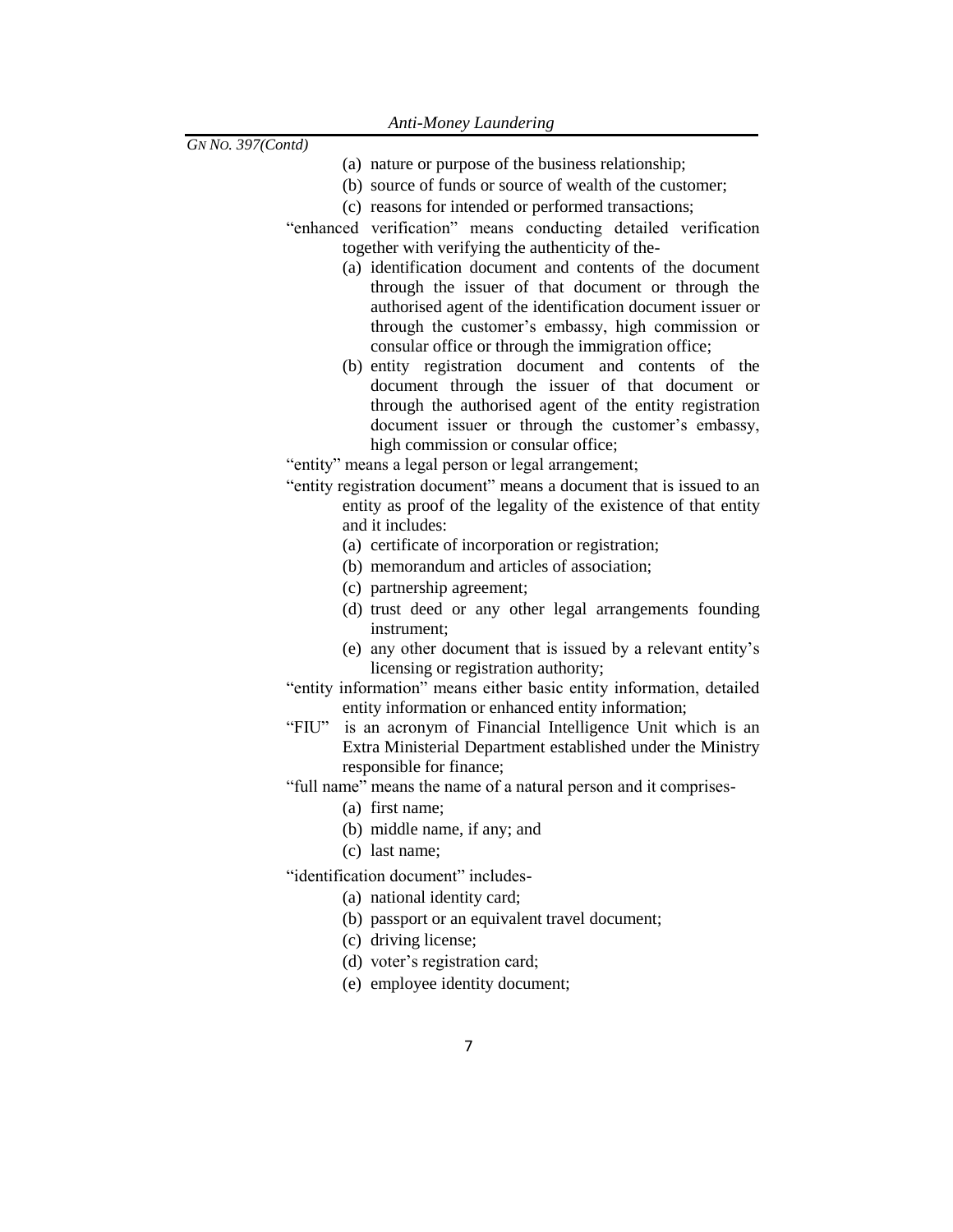- (f) student identity document;
- "means of communication" includes-
	- (a) postal address;
	- (b) telephone number;
	- (c) email address;
	- (d) fax number;

"money laundering" has the meaning ascribed to it under the [Act;](#page-2-0)

"Money Laundering Reporting Officer" means a natural person appointed by a reporting person under section 18(1)(b) of the Act;

occasional transaction" has the meaning ascribed to it under the Act;

"personal information" means either basic personal information, detailed personal information or enhanced personal information;

"politically exposed person" has the meaning ascribed to it under the [Act;](#page-2-0)

"proliferation financing" has the meaning ascribed to it under the [Act;](#page-2-0)

"reporting person" has the meaning ascribed to it under the [Act;](#page-2-0)

"risk assessment" has the meaning ascribed to it under the [Act;](#page-2-0)

"simplified due diligence" involves-

- (a) identification of the customer and where a customer is-
	- (i) a natural person, obtaining from the customer, basic personal information;
	- (ii) an legal person or legal arrangement, obtaining from the customer, basic entity information;
- (b) conducting basic verification;
- (c) applying the following other measures which may include -
	- (i) verifying the identity of the customer and the beneficial owners after the establishment of the business relationship;
	- (ii) reducing the frequency of customer identification updates;
	- (iii) reducing the degree of ongoing monitoring and scrutinising transactions, based on a reasonable monetary threshold;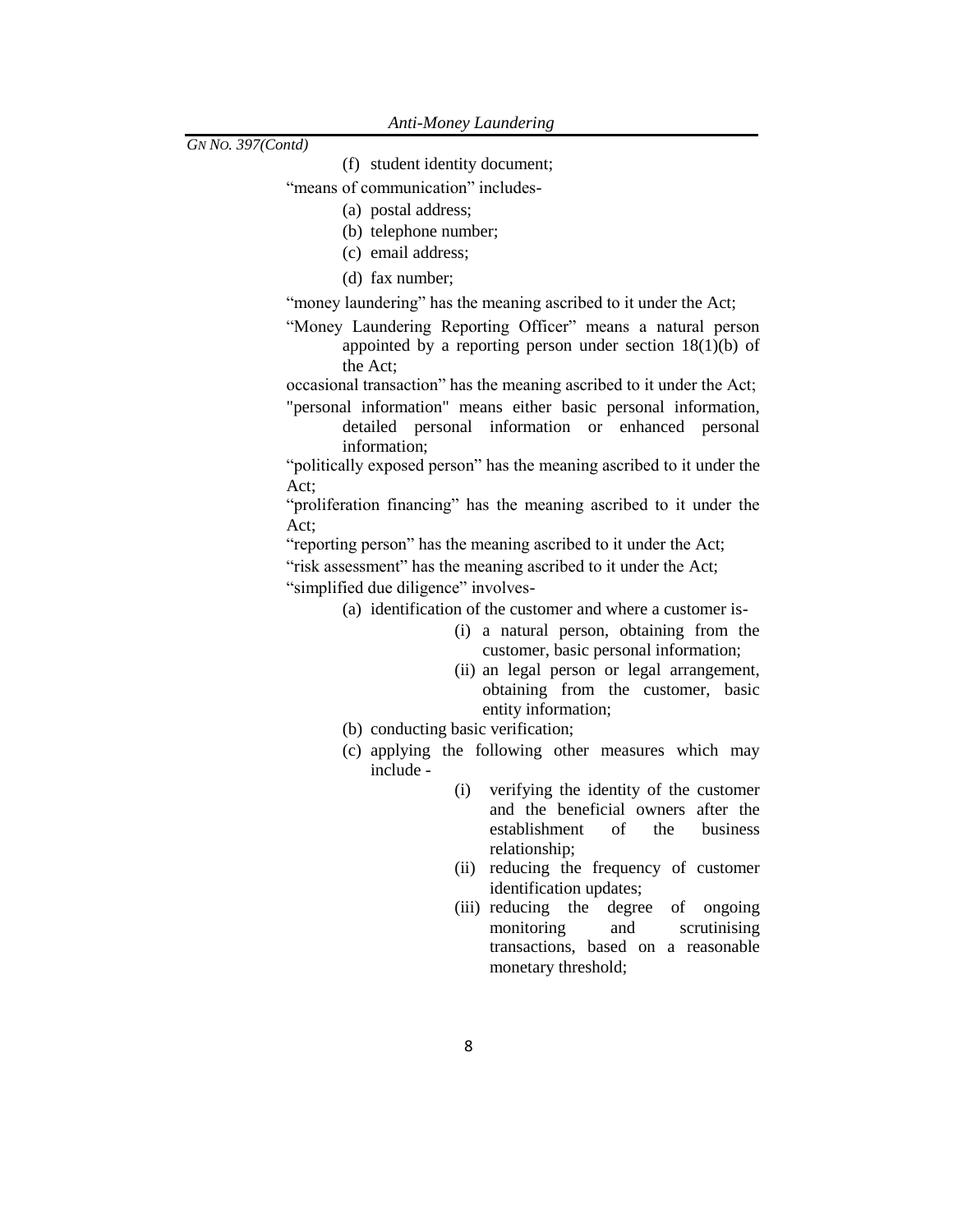(iv) not collecting specific information or carrying out specific measures to understand the purpose and intended nature of the business relationship, but inferring the purpose and nature from the type of transactions or business relationship established;

"terrorist financing" has the meaning ascribed to it under the Act.

## PART II

## MONEY LAUNDERING, TERRORIST FINANCING AND PROLIFERATION FINANCING RISK ASSESSMENTS

Conducting risk assessments

**3**.-(1) The risk assessments conducted in accordance with section 15 of the Act shall be continuous processes and the relevant risk assessments shall be kept up to date.

(2) There shall be no limit on the number of updates or predetermined frequency at which the updates shall be made provided that at a minimum, the risk assessment at the national, sectoral, institutional and individual level shall be updated at least once a year and the updates shall be documented indicating the dates at which the updates are made.

(3) When conducting money laundering, terrorist financing and proliferation financing risk assessments, [reporting persons](../../../../fasimba/Desktop/MER%20compliance%20Documents/Proposed%20New%20AMLA%20regulations%202021-22.docx#ReportingPerson) shall take into consideration the following-

- (a) results of the most recent national money laundering, terrorist financing and proliferation financing risk assessments;
- (b) results of the most recent sector or industry specific money laundering, terrorist financing and proliferation financing risk assessments;
- (c) type of customer and the type of customer account held;
- (d) purpose of the business relationship and the actual conduct or experience of the existing relationship;
- (e) transactions conducted by the customer taking into consideration the type of transaction, size, frequency, the senders and recipients involved, the transaction initiation points and destinations;
- (f) information made available by competent authorities;
- (g) customer risk factors that tend to increase risk, including whether-
	- (i) the business relationship is conducted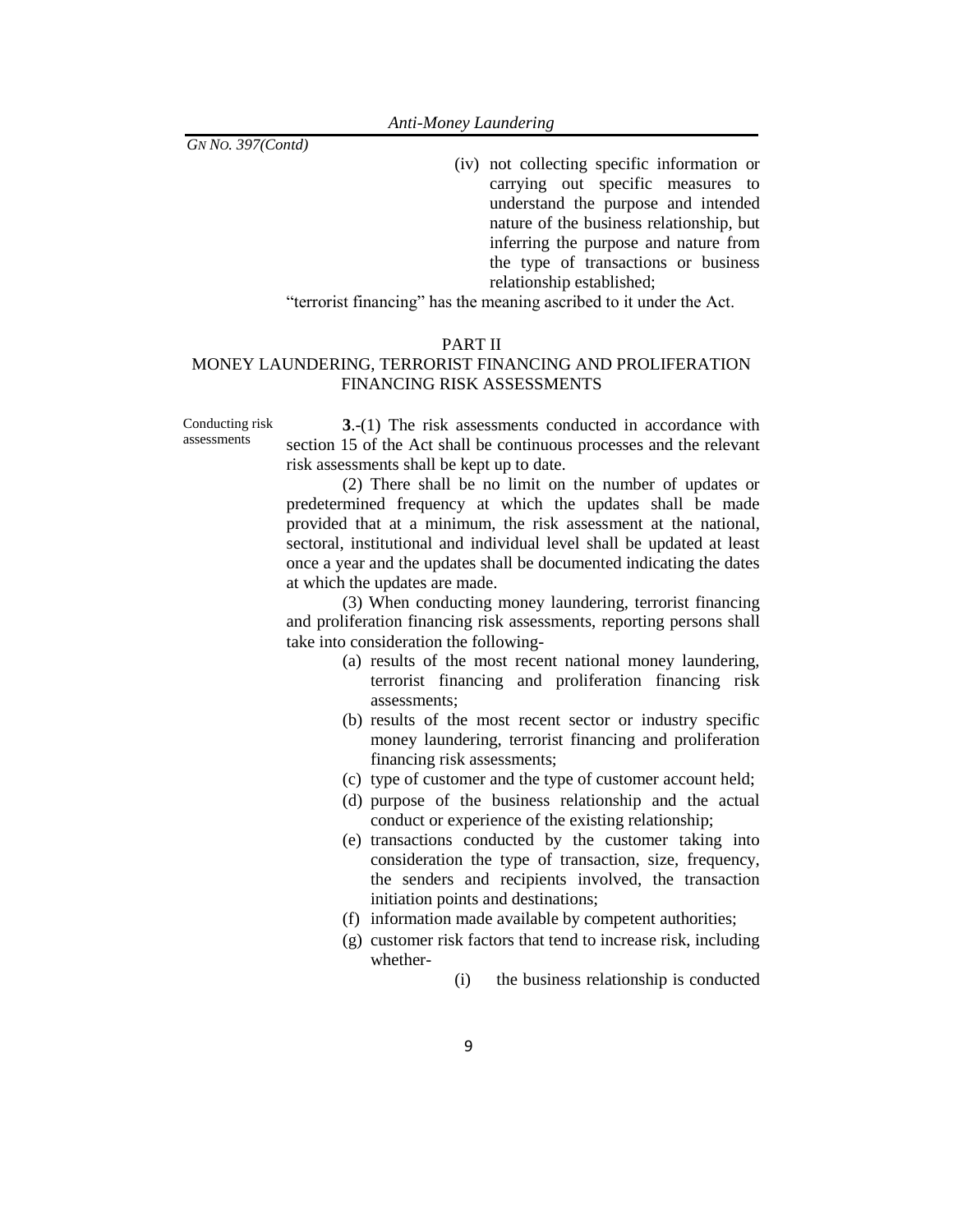in unusual circumstances;

- (ii) the customer is resident in a geographical area considered to be an area of high money laundering, terrorist financing and proliferation financing risk;
- (iii) the customer is an entity that is a vehicle for holding personal assets;
- (iv) the customer is an entity that has nominee shareholders or shares in bearer form;
- (v) the customer is a business that is cash intensive;
- (vi) the customer is a politically exposed person;
- (vii) the corporate stru ofcture the customer is unusual or excessively complex given the nature of the entity's business including where the ultimate beneficial owner cannot be determined;
- (viii) The transactions involves online business with no end to end regulator contact;
- (ix) there are any anonymous funding or funding to third parties with no source mentioned in the case of nongovernmental organisation
- (x) the property is held on trust f or all deceased trustees used as a security;
- (h) customer risk factors that tend to decrease risk, including whether-
	- (i) the customer is a public entity or a parastatal enterprise;
	- (ii) the customer is a natural person resident in a geographical area of low money laundering, terrorist financing and proliferation financing risk;
	- (iii) the customer is an entity whose securities are listed on a regulated market, and the location of the regulated market is a low money laundering, terrorist financing and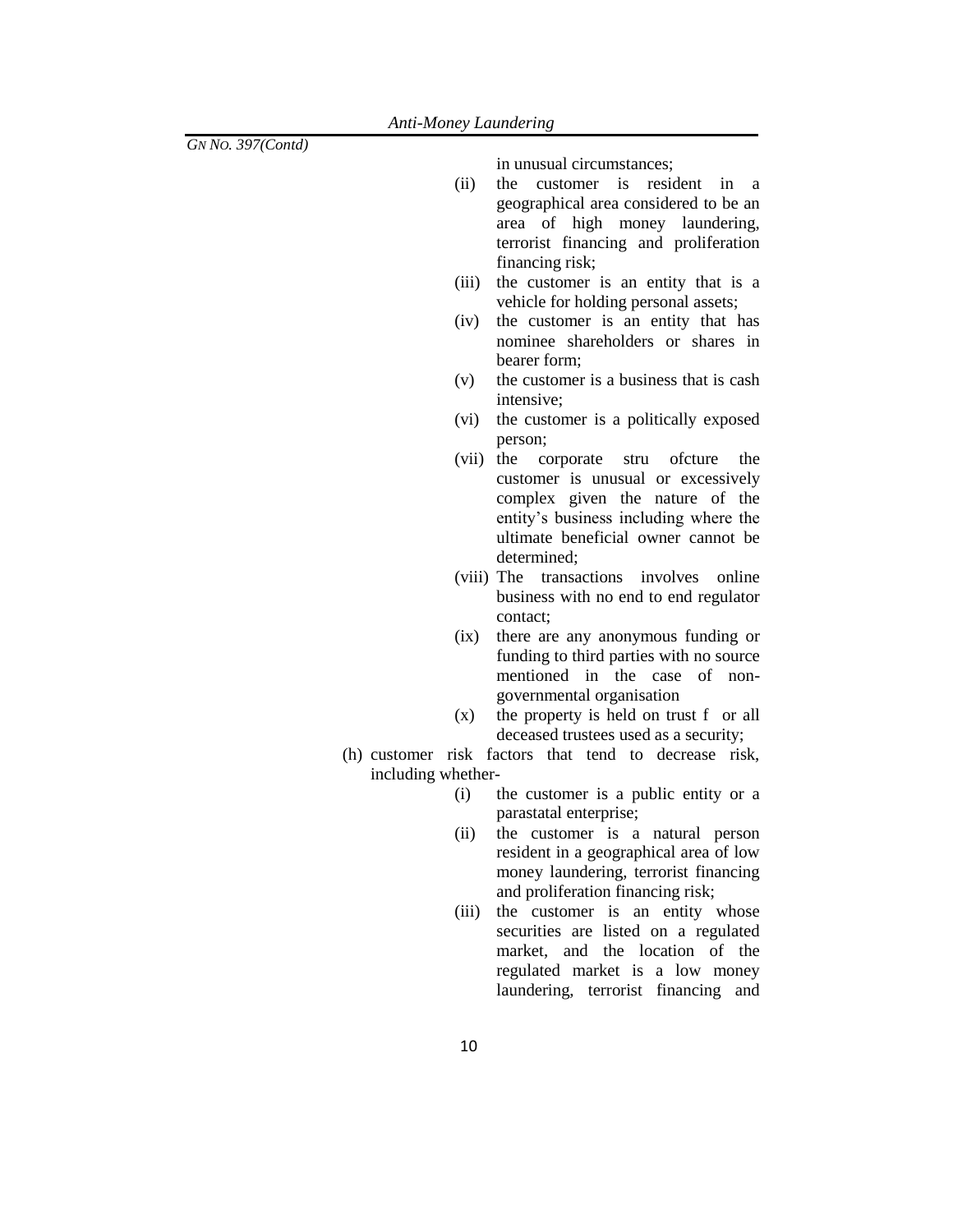proliferation financing risk;

- (i) product, service, transaction or delivery channel risk factors that tend to increase risk, including whether-
	- (i) the product involves private banking;
	- (ii) the product or transaction is one which might favour anonymity;
	- (iii) the situation involves non-face-to-face business relationships or transactions, without certain safeguards, such as electronic signatures;
	- (iv) payments will be received from unknown or un-associated third parties;
	- (v) new products and new business practices are involved, including new delivery mechanisms, and the use of new or developing technologies for both new and pre-existing products;
	- (vi) the service involves the provision of nominee directors, nominee shareholders or shadow directors, or the formation of companies in third countries;
	- (vii) the service involves provision of services to customers without established business relationships with the reporting person, such as walk-in customers;
- (j) product, service, transaction or delivery channel risk factors that tend to decrease risk, including whether-
	- (i) the service or product is a life insurance policy for which the premium is low;
	- (ii) the service or product is an insurance policy for a pension scheme which does not provide for an early surrender option, and cannot be used as collateral;
	- (iii) the service or product is a pension or similar scheme which satisfies the following conditions:
		- (aa) the scheme provides retirement benefits to employees;
		- (bb) contributions to the scheme are made by way of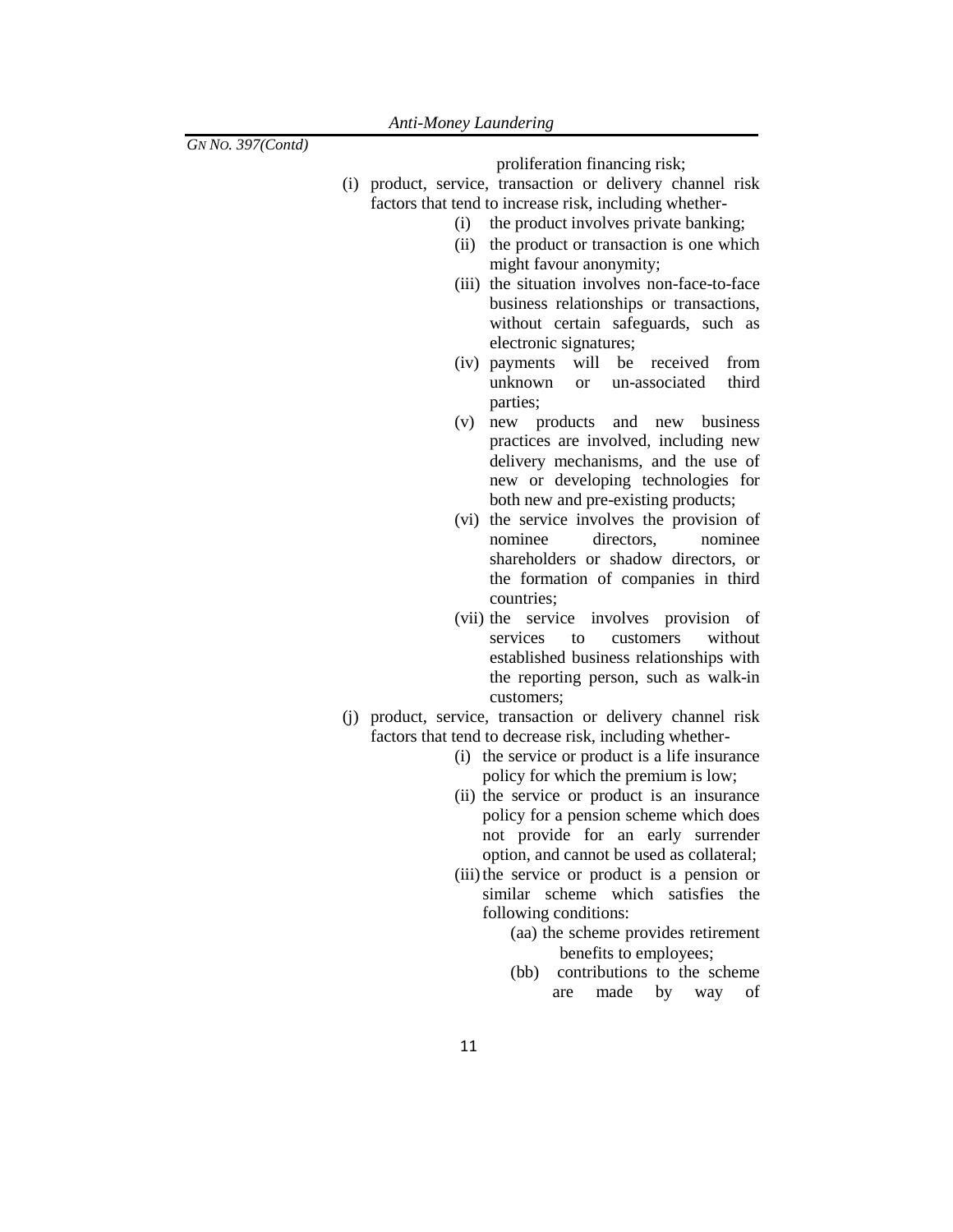deductions from wages;

- (iv) the service or product in question is a financial product or service that provides appropriately defined and limited services to certain types of customers to increase access for financial inclusion purposes;
- (v) the service or product in question is a product where the risks of money laundering, terrorist financing and proliferation financing are managed by other factors such as purse limits or transparency of ownership;
- (k) geographical risk factors that tend to increase risk including-
	- (i) countries identified by credible sources such as the Financial Action Task Force Reports, as not having effective systems to counter money laundering, terrorist financing and proliferation financing;
	- (ii) countries subject to sanctions, embargos or similar measures issued by United Nations Security Council Resolutions;
	- (iii) countries that have organisations designated-
		- (aa) by the United Republic of Tanzania as proscribed organisations or suspected international terrorists under the Prevention of Terrorism Act; or
		- (bb) in any resolution of the United Nations Security Council or any instrument of international community as terrorist organisations as provided for under the Prevention of Terrorism Act;
- (l) geographical risk factors that tend to decrease risk including whether the country where the customer is resident, established or registered or in which it operates is-

(i) a jurisdiction which has effective

Cap. 19

Cap. 19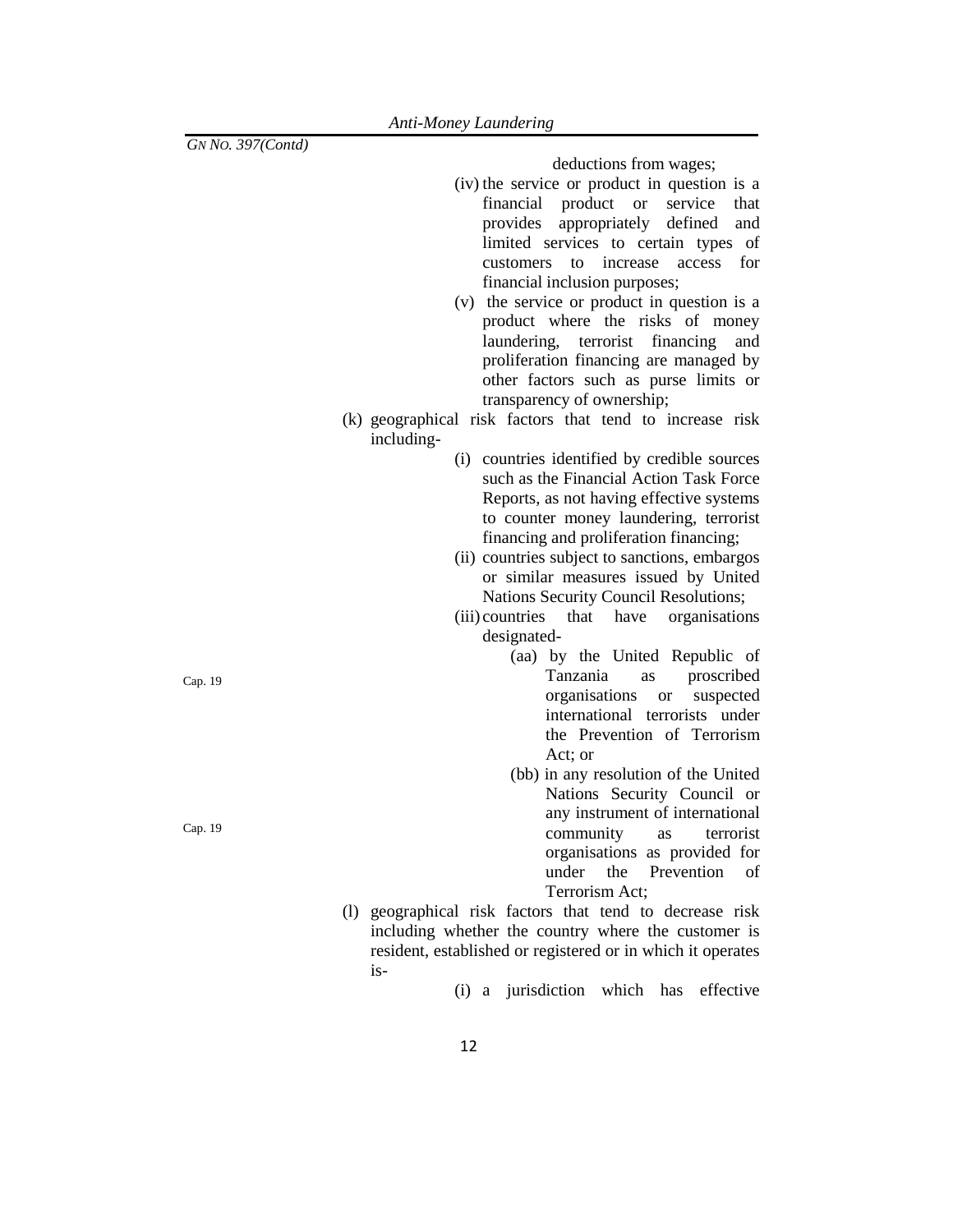systems to counter money laundering, terrorist financing and proliferation financing;

(ii) a third country which, on the basis of credible sources, such as the Financial Action Task Force, has requirements to counter money laundering, terrorist financing or proliferation financing that are consistent with the standards published by the Financial Action Task Force; and

(m) any other relevant information.

Anti-money laundering, counter terrorist financing and counter proliferation financing policies and procedures by reporting persons

Risk based customer due diligence measures by reporting persons

Risk based supervision on anti-money laundering, countering financing of terrorism and countering proliferation financing

**4**. The anti-money laundering, counter terrorist financing and counter proliferation financing policies, controls and procedures adopted by reporting persons pursuant to section 15(10) of the Act shall be-

- (a) proportionate with regards to the size and nature of the business of the reporting persons;
- (b) approved by the Board of Directors or its equivalent governing body of the reporting person.
- **5**. The reporting persons shall-
- (a) apply customer due diligence measures that are proportionate to the applicable money laundering, terrorist financing and proliferation financing risks; and
- (b) be able to demonstrate to the regulator or FIU that the extent of the customer due diligence measures are appropriate and proportionate in view of the risks of money laundering, terrorist financing and proliferation financing.

**6**.-(1) Pursuant to section 15(12) of the Act, measures taken by the regulator in supervising reporting persons shall include monitoring through offsite and onsite supervision and applying effective, proportionate and dissuasive sanctions for contraventions or noncompliance.

(2) The FIU or the regulator shall issue a notice of not more than fourteen days prior to conducting any onsite supervision.

(3) The regulator shall ensure that there are appropriate procedures for conducting risk based supervision on anti-money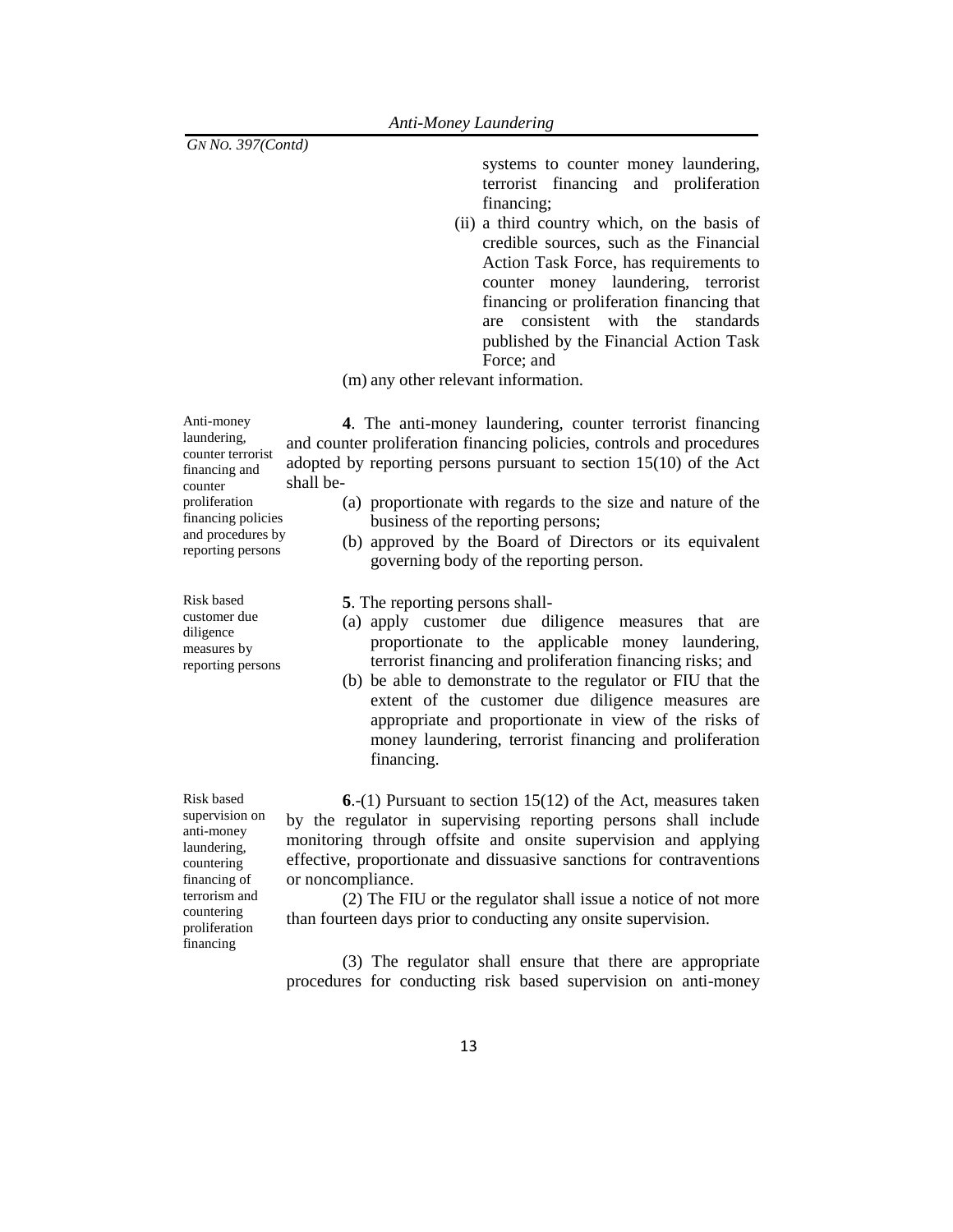*Anti-Money Laundering*

*GN NO. 397(Contd)*

laundering, countering financing of terrorism and countering proliferation financing.

## PART III

## CUSTOMER DUE DILIGENCE

Manner of conducting risk based customer due diligence

**7**.-(1) A reporting person shall conduct customer due diligence on a risk-based basis that is proportionate to the money laundering, terrorist financing or proliferation financing risk associated with the customer.

(2) The customer due diligence measures shall be applied as follows:

- (a) simplified customer due diligence measures may be applied to customers that are determined to be or are associated with low money laundering, terrorist financing and proliferation financing risk-
	- (i) identified in risk assessments at the national, sectoral, institutional or individual level; and
	- (ii) based on the relevant information provided by the regulator, the FIU or other competent authorities;
- (b) customer due diligence measures shall be applied to customers that are associated with moderate money laundering, terrorist financing and proliferation financing risk and the measures applied shall be proportionate to the associated risks achieved through a combination of any of the following customer identification and customer verification approaches-
	- (i) customer identification through obtaining personal information in the case of customers who are natural persons and entity information in the case of customers who are legal persons or legal arrangements;
	- (ii) verification of customer's information through conducting detailed verification or enhanced verification:

Provided that, moderate risk shall be construed as neither low nor high; and

> (c) enhanced customer due diligence measures shall be applied to customers that are associated with high money laundering, terrorist financing or proliferation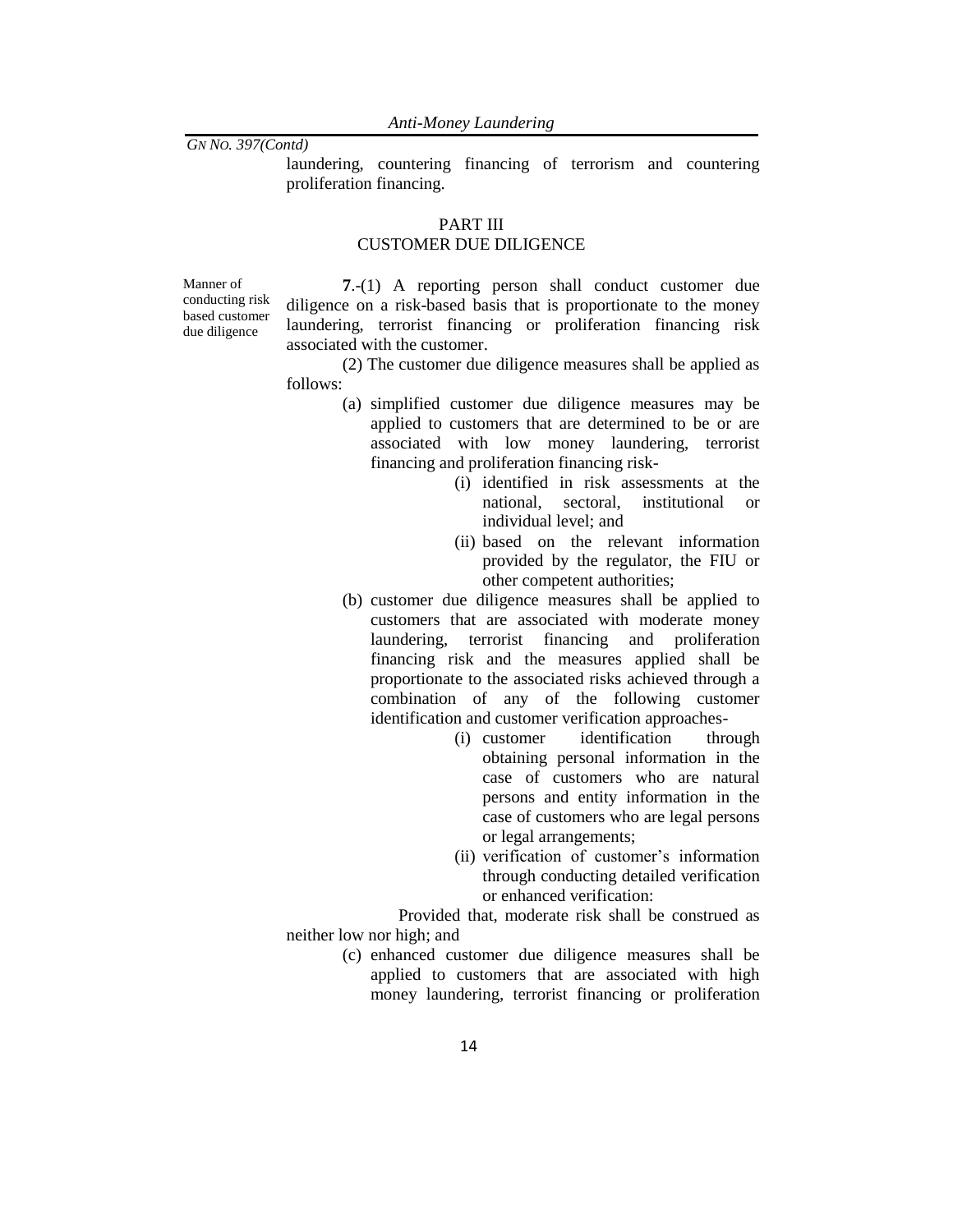financing risk.

(3) Where money laundering, terrorist financing and proliferation financing risk associated with a particular customer has not been determined, enhanced customer due diligence measures shall be applied.

Customer identification and performed as follows: verification **8**. Customer identification and verification shall be

- (a) the primary identification document shall be the national identity card;
- (b) in the absence of a document referred in subparagraph (a), other identification documents as defined in these Regulations shall be accepted in the following exceptional circumstances:
	- (i) where the customer is not a citizen or resident of the United Republic and there is no possibility for them to get the national identity card;
	- (ii) where existing laws do not permit the customer to acquire a national identity card, including the customer having not attained the permissible age to get a national identity card;
	- (iii) the national identity card is lost and the customer has presented to the reporting person a Police loss report;
	- (iv) where the customer is categorized as low risk in money laundering, terrorist financing and proliferation financing risk assessment;
- (c) a reporting person shall monitor the business relationship with the customer and ensure the customer's information is regularly updated depending on money laundering, terrorist financing and proliferation financing risk profile and that registration documents are renewed timely and are not expired;
- (d) the account of the customer whose identification document or entity registration document has expired shall be suspended until the relevant document is renewed, or until another acceptable document is made available to the reporting person and where the account has been suspended the only permissible activities on that account shall be-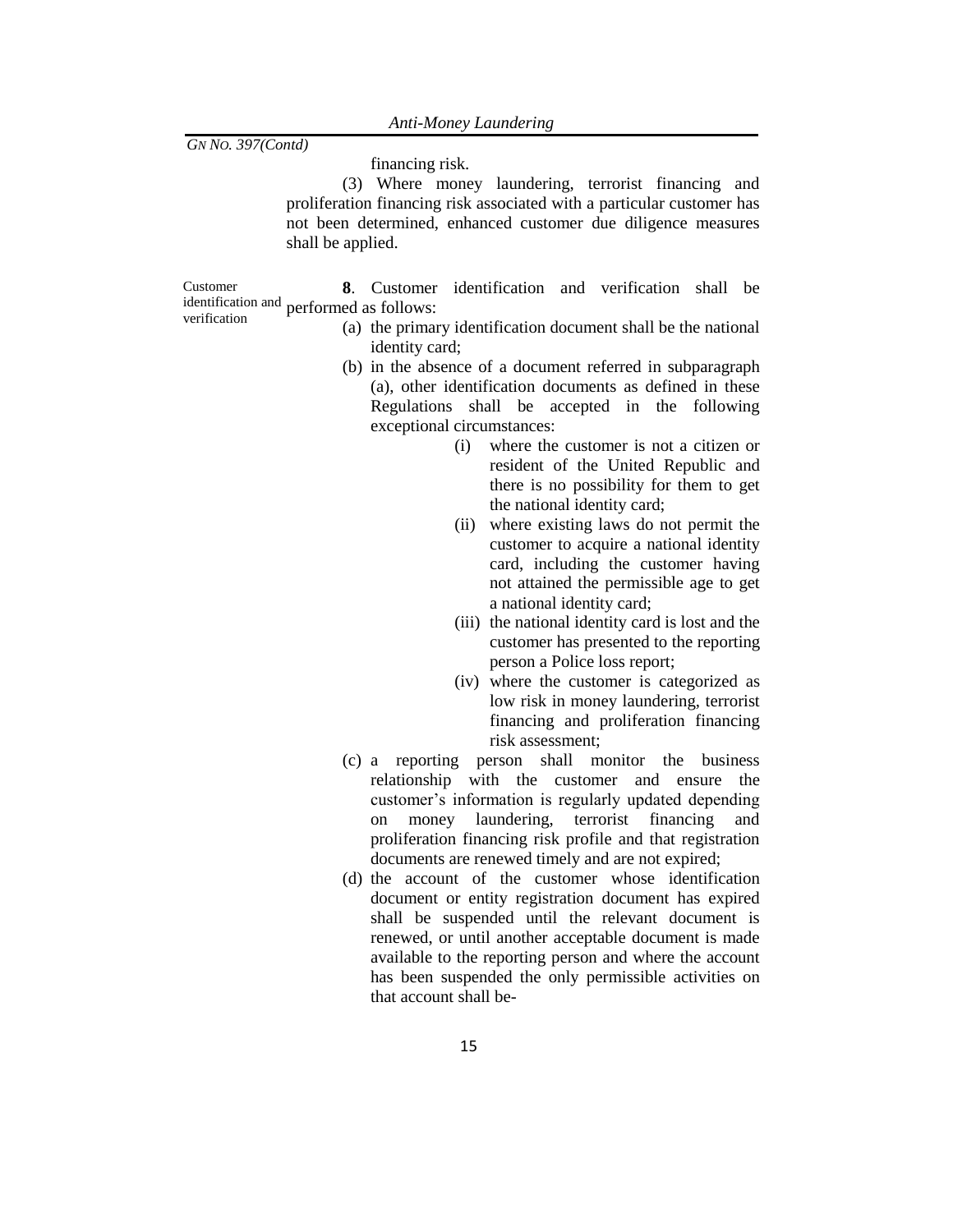- (i) deposits to the account;
- (ii) withdrawal from the account by the host reporting person in order to service pre-existing loans or for the reporting person to execute pre-defined operational charges by that host reporting person;
- (iii) withdrawal from the account by a competent authority in order to execute any lawful order; and
- (iv) closure of the account by the reporting person or the customer.

Establishment of internal procedures

**9**. Reporting persons shall maintain internal procedures that-

- (a) require the production of satisfactory evidence of the identity of the customer before a reporting person establishes a business relationship with that customer or before conducting an occasional transaction;
- (b) provide step by step procedures for every employee of the reporting person to follow to establish the identity of the customer and to verify the provided customer information;
- (c) provide for management responsibility to enforce compliance with the Act, these Regulations and reporting person internal rules;
- (d) allocate duties and responsibilities to employees of the reporting person and the applicable disciplinary measures for failure to comply with the Act, these Regulations and reporting person's internal rules;
- (e) provide for necessary procedures to ensure that employees of the reporting person are informed of the records to keep on each occasion when a business relationship is established with a customer or when an occasional transaction is conducted;
- (f) provide for the necessary procedures to ensure that employees of the reporting person update customer records timely and the accuracy and integrity of those records is maintained for the entire period for which the records are kept;
- (g) provide for the necessary procedures to ensure that there is unhindered access to information to competent authorities and other authorised persons under the Act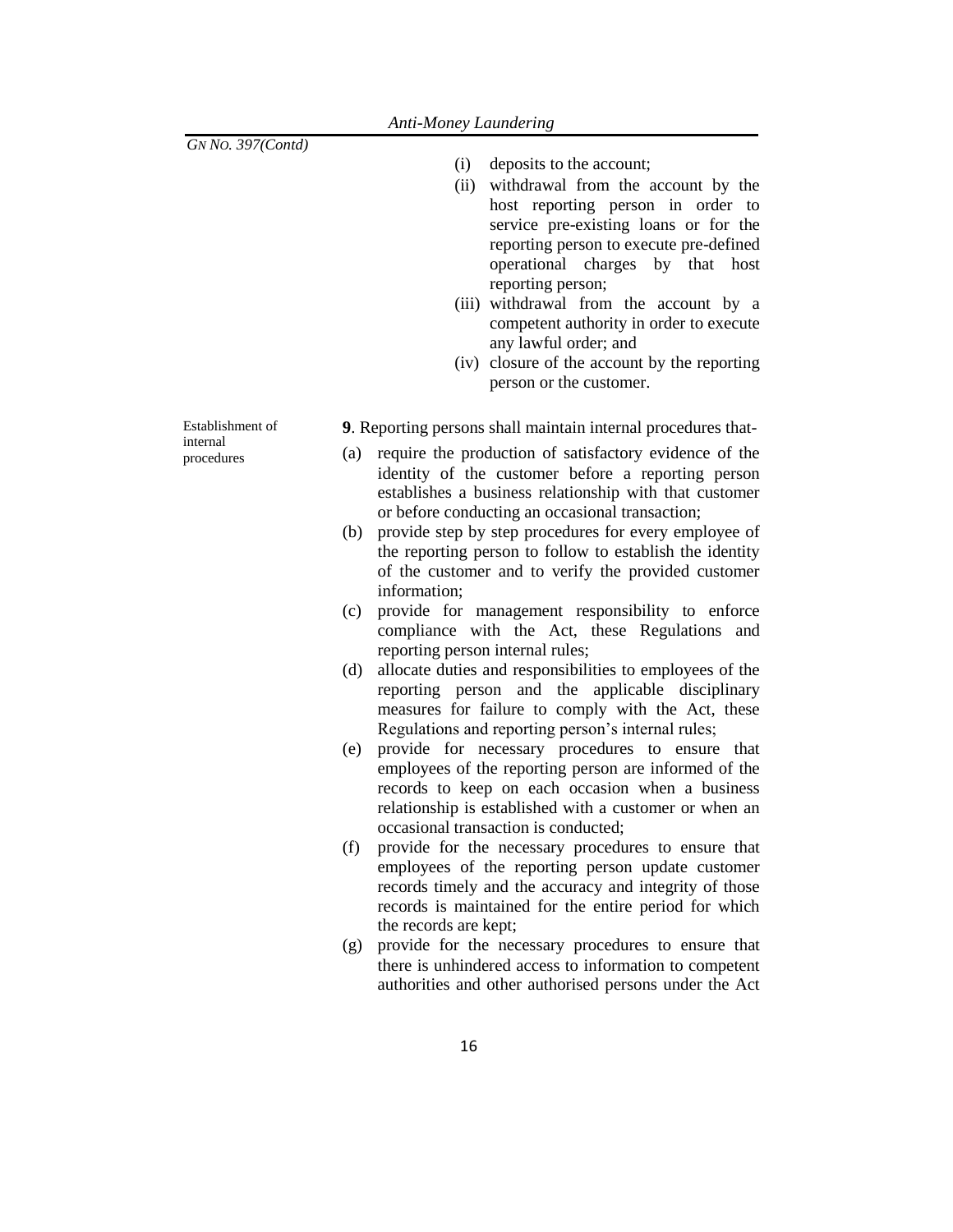and these Regulations;

- (h) provide for the necessary procedures which shall cause suspicious transactions reports, currency transaction reports and electronic funds transfer reports to be submitted to the FIU as required by the Act, these Regulations and other applicable laws;
- (i) provide for the necessary procedures to enable employees of the reporting person to recognise suspicious transactions;
- (j) consider a prospective customer who is not physically present during the customer identification process, without proper safeguards as posing an increased risk;
- (k) consider bringing to an end establishment of a business relationship, stopping a business relationship or an occasional transaction where the reporting person is unable to obtain satisfactory evidence of the customer's identity and consider filing suspicious transaction report;
- (l) establish the identity of the third person that acts on behalf of the customer;
- (m) permit a reporting person to obtain information on the purpose and intended nature of a business relationship;
- (n) require a reporting person to conduct ongoing customer due diligence by scrutinising transactions that are undertaken by the customer throughout the course of the business relationship in order to ensure that-
	- (i) the transactions being conducted are consistent with the reporting person's knowledge of the customer;
	- (ii) the money laundering, terrorist financing and proliferation financing risk profile of the customer is contained; and
	- (iii)the customer's source of funds are ascertained; and
- (o) ensure that information collected under the customer due diligence process is updated.

Application of enhanced due diligence measures

**10**. A reporting person shall apply enhanced due diligence measures and enhanced ongoing monitoring -

> (a) in any case identified as one where there is a high risk of money laundering, terrorist financing or proliferation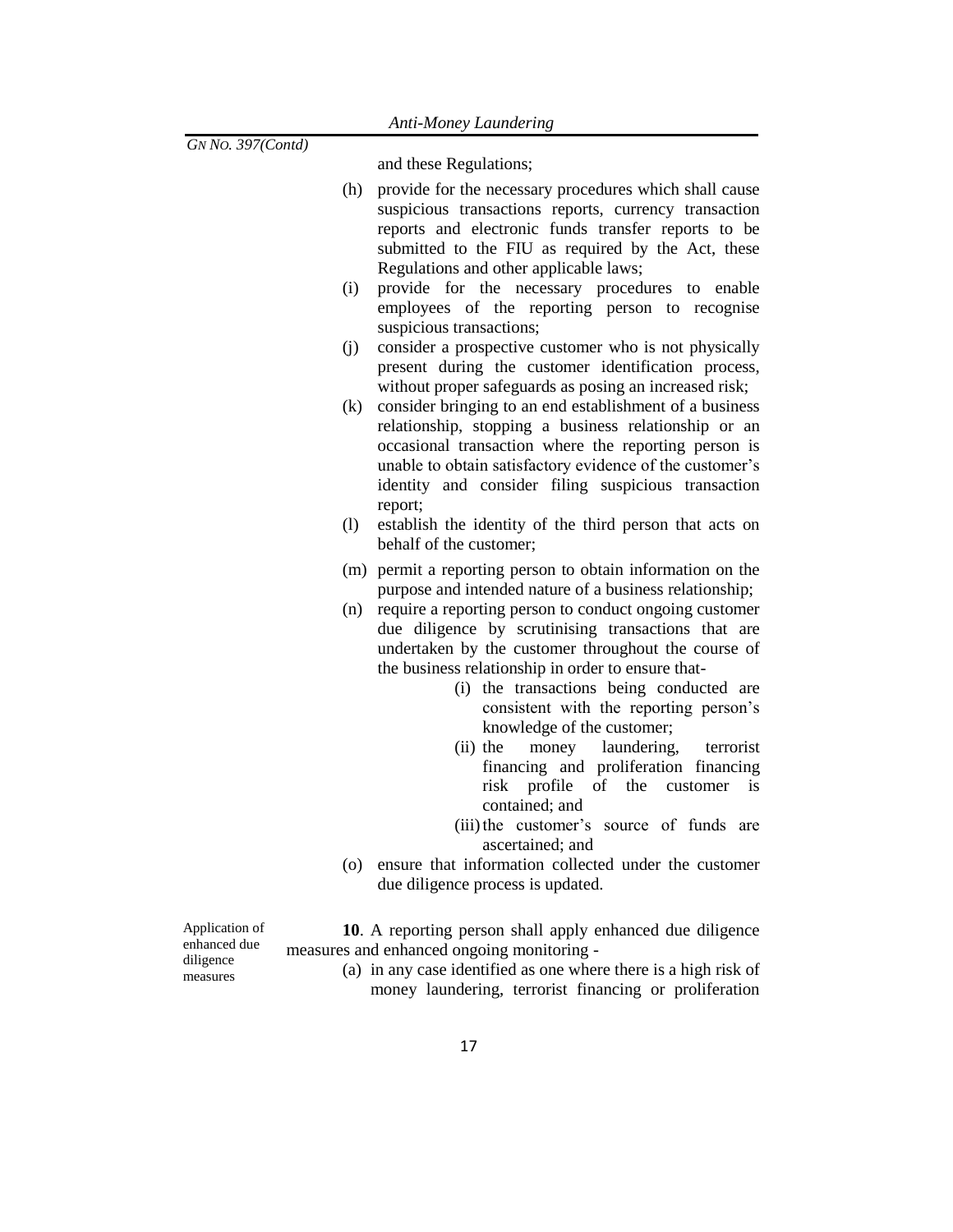financing;

- (b) in any transaction or business relationship with a person established in a high-risk jurisdiction;
- (c) in relation to cross-border correspondent relationships;
- (d) if a reporting person has determined that a customer or potential customer is a politically exposed person, or a family member or close associate of a politically exposed person;
- (e) in any case where a customer has provided false or stolen identification documents, entity registration documents or false information on establishing a business relationship or during an occasional transaction;
- (f) in any case where-
	- (i) a transaction is complex and unusually large;
	- (ii) there is an unusual pattern of transactions, and the transactions have no apparent economic or legal purpose; or
	- (iii)in any other case which by its nature can present a high risk of money laundering, terrorist financing or proliferation financing.

Ending application of simplified due diligence **11**. A reporting person shall not continue to apply simplified due diligence measures where-

measures

- (a) there are doubts on the veracity or accuracy of any documents or information previously obtained for the purposes of identification or verification;
- (b) the money laundering, terrorist financing and proliferation financing risk changes and it is no longer considered that there is a low money laundering, terrorist financing or proliferation financing risk; or
- (c) there is a suspicion money laundering, terrorist financing or proliferation financing.

Correspondent banking customer correspondent banking and other similar relationships, in addition to due diligence **12**.-(1) Reporting persons shall, in relation to cross-border performing enhanced customer due diligence measures-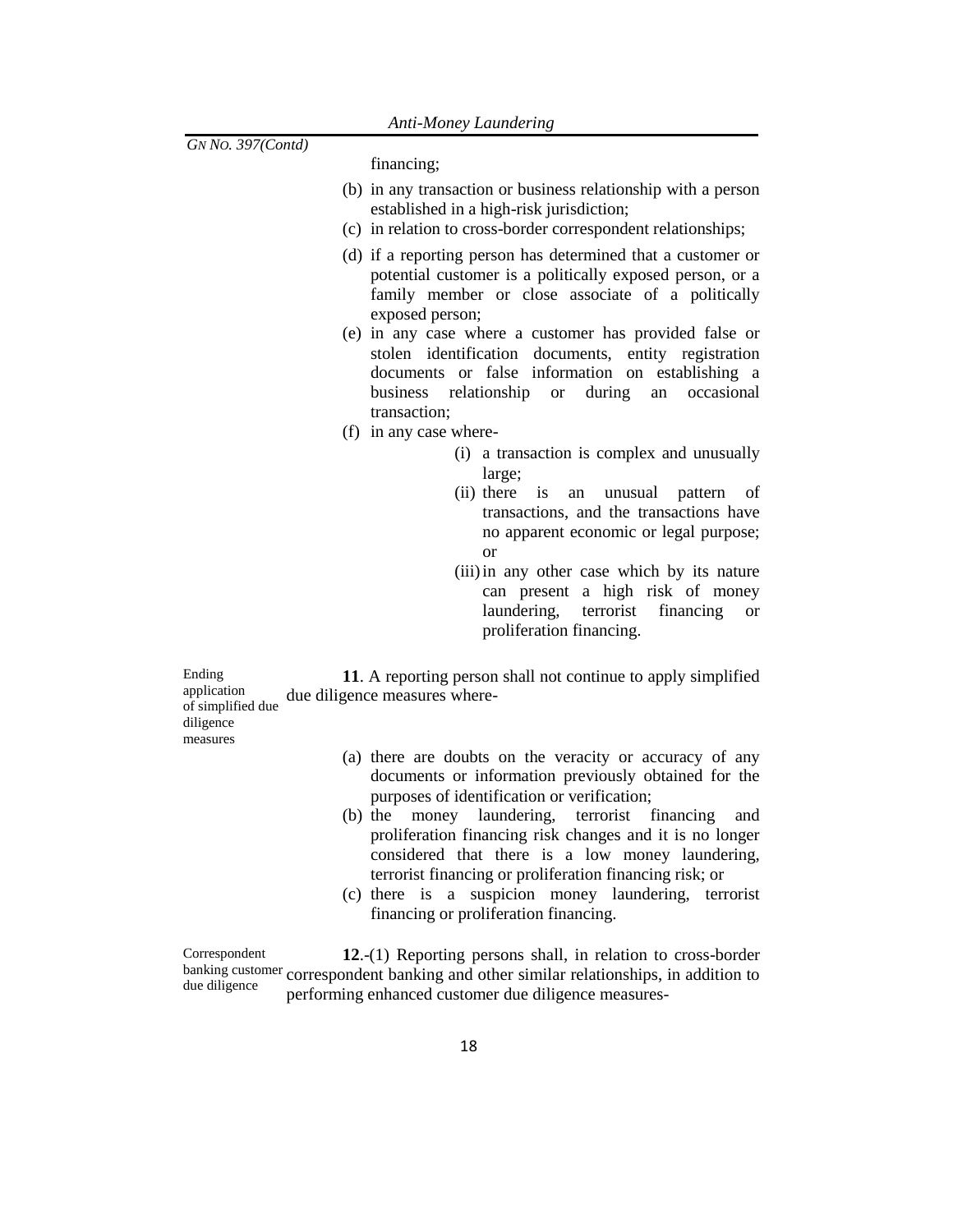*GN NO. 397(Contd)* measures

- (a) gather sufficient information about a respondent institution to understand fully the nature of the respondent's business and to determine from publicly available information the reputation of the institution and the quality of supervision, including whether it has been subject to a money laundering or terrorist financing investigation or regulatory action;
- (b) assess the respondent institution's anti-money laundering, countering terrorist financing and countering proliferation financing controls;
- (c) obtain approval from senior management before establishing new correspondent relationships;
- (d) clearly understand the respective responsibilities of each institution; and
- (e) with respect to "payable-through accounts", be satisfied that the respondent bank has conducted customer due diligence on the customers having direct access to accounts of the correspondent bank and that it is able to provide relevant customer due diligence information upon request to the correspondent bank.

(2) The reporting person shall not enter into or continue, a correspondent banking relationship with shell banks.

(3) Reporting persons shall satisfy themselves that respondent institutions do not permit their accounts to be used by shell banks.

Reliance on third parties' customer due diligence

**13**.-(1) A reporting person may rely on a third party to conduct one or more elements of customer due diligence on its behalf including the following third parties:

- (a) an authorised person;
- (b) a law firm, notary or other independent legal business, accounting firm, audit firm or insolvency practitioner or an equivalent person in another jurisdiction;
- (c) another reporting person; or
- (d) a member of the reporting person's group.

(2) A reporting person may rely on the information previously obtained by a third party which covers one or more elements of customer due diligence.

(3) A reporting person who seeks to rely on a third party to conduct one or more elements of customer due diligence, may only do so if and to the extent that-

(a) the necessary customer due diligence information is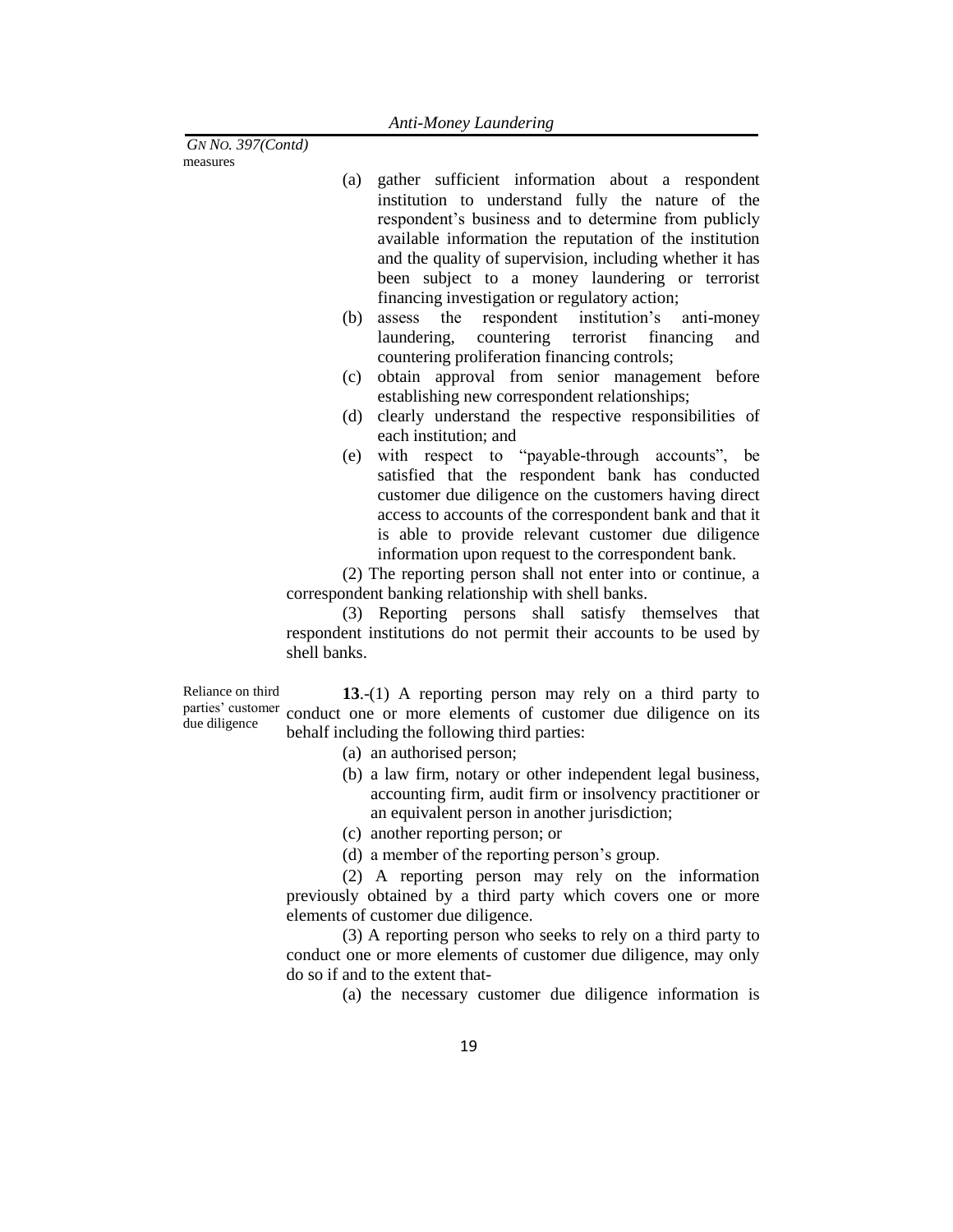| GN No. 397(Contd) |  |  |
|-------------------|--|--|
|-------------------|--|--|

immediately obtained from the third party;

- (b) adequate steps are taken to satisfy himself that certified copies of the documents used to undertake the relevant elements of customer due diligence will be available from the third party on request without delay;
- (c) where a third party is in another country, the said third party is-
	- (i) subject to requirements in relation to customer due diligence and record keeping which meet the standards set out under these Regulations or internationally acceptable standards where there are no specific requirements under these Regulations; and
	- (ii) supervised for compliance with those requirements in a manner that meets the standards for regulation and supervision set out under these Regulations or internationally acceptable standards, where there are no specific requirements under these Regulations;
- (d) is not in reliance on any exception from the requirement to conduct any relevant elements of customer due diligence which the reporting person seeks to rely on; and
- (e) the information is up to date.

(4) Where a reporting person relies on a member of its group, such group member need not meet the condition provided under subregulation 3(c) if the-

- (a) group applies and implements a group-wide policy on customer due diligence, record keeping, politically exposed persons and anti-money laundering, countering terrorist financing and countering proliferation financing programmes which meets the standards set out under these Regulations or internationally acceptable standards, where there are no specific requirements under these Regulations; and
- (b) effective implementation of those customer due diligence, record keeping and politically exposed person requirements and anti-money laundering, countering terrorist financing and countering proliferation financing programmes are supervised at group level by a regulator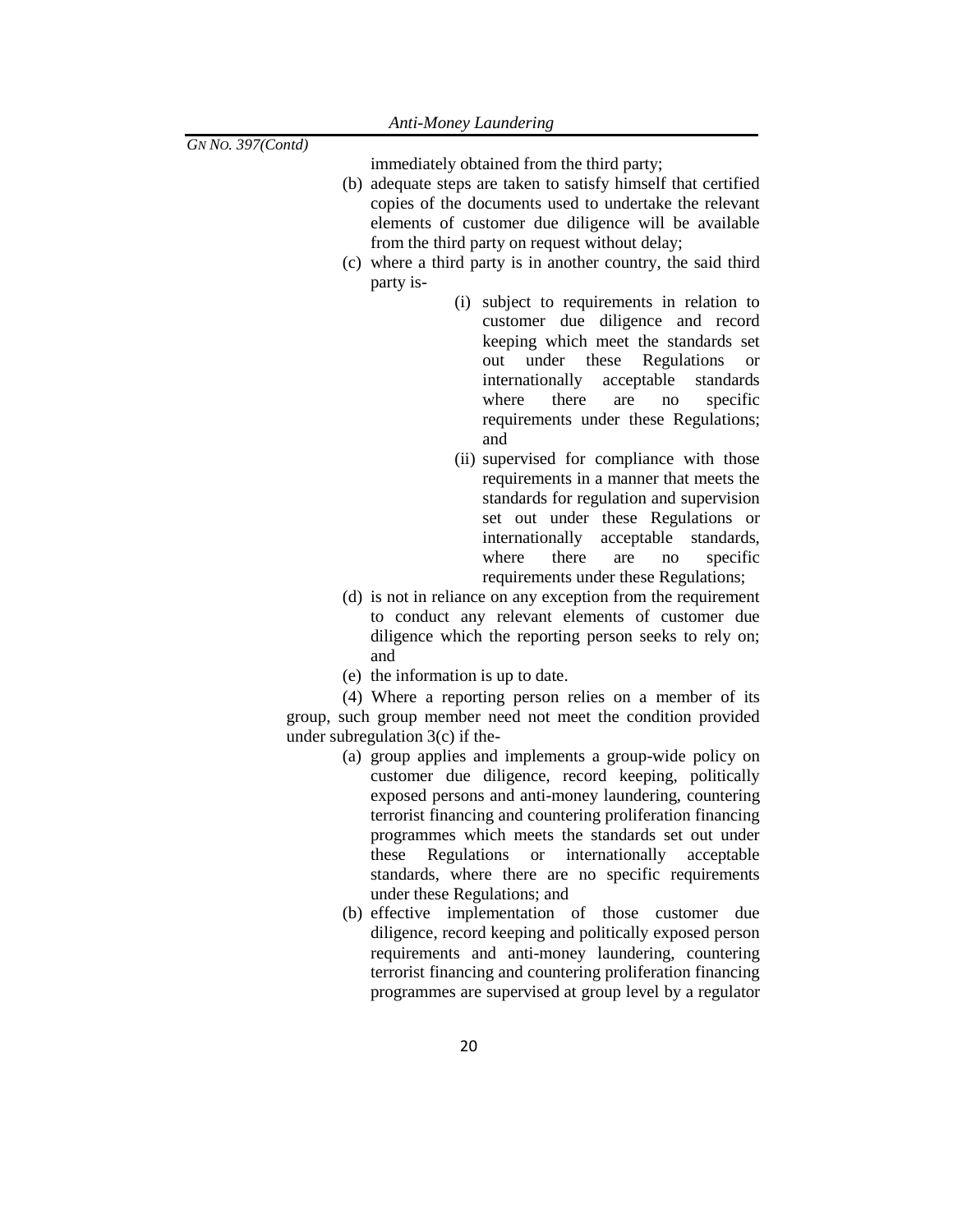or other competent authority in a country, the supervision and regulation meets the standards set out under these Regulations or international acceptable standards, where there are no specific requirements under these Regulations.

(5) Where a reporting person is not reasonably satisfied that a customer or beneficial owner has been identified and verified by a third party in a manner consistent with these Regulations, the reporting person shall immediately perform the customer due diligence himself with respect to any deficiencies identified.

(6) Notwithstanding the reporting person's reliance on a third party, the reporting person remains responsible for compliance with and liable for any failure to meet the customer due diligence requirements under these Regulations.

(7) When assessing if the requirements, supervision or regulation in another jurisdiction meet the required standards, a reporting person shall take into account factors including-

> (a) published mutual evaluation reports, or follow-up reports by Financial Action Task Force, money laundering, terrorist financing and proliferation financing risk assessment reports and other reports published by the International Monetary Fund, the World Bank, or other international organisations;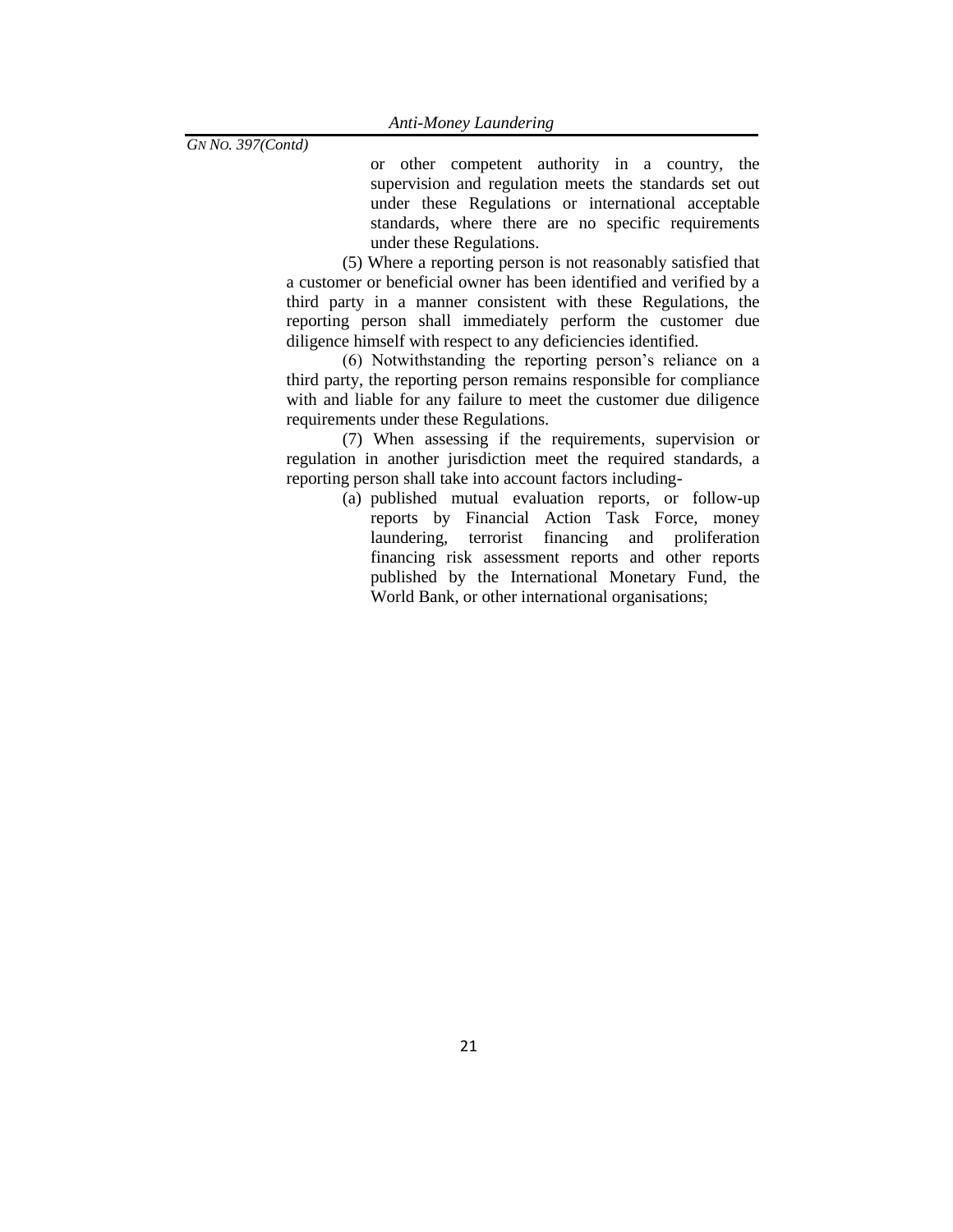- (b) membership of Financial Action Task Force or Financial Action Task Force styled regional bodies;
- (c) contextual factors such as political stability or the level of corruption in the jurisdiction;
- (d) evidence of recent criticism of the jurisdiction, including in-
	- (i) Financial Action Task Force advisory notices;
	- (ii) public assessments of the jurisdiction's anti-money laundering, countering terrorist financing and countering proliferation financing regime by relevant international organisations; or
	- (iii) reports by other relevant nongovernment organisations or specialist commercial organisations; and
- (e) whether adequate arrangements exist for co-operation between the anti-money laundering, countering terrorist financing and countering proliferation financing regulator in that jurisdiction and the United Republic.

(8) A reporting person making an assessment under subregulation (7) shall rely only on reliable and updated sources of information.

(9) A reporting person shall keep adequate records of the manner it conducted its assessment, including the sources and materials considered.

#### PART IV

## REPORTING OF SUSPICIOUS TRANSACTIONS

**14**. A report made under section 17 of the Act shall be made in accordance with the form set out in the Schedule to these Regulations and shall contain-

- (a) a full description of the suspicious transaction, including the reasons for suspicion;
- (b) action taken by the reporting person in connection with the suspicious transaction concerning which the report is made; and
- (c) copies of supporting documents in respect of the suspicious transaction.

Form and content of suspicious transaction reports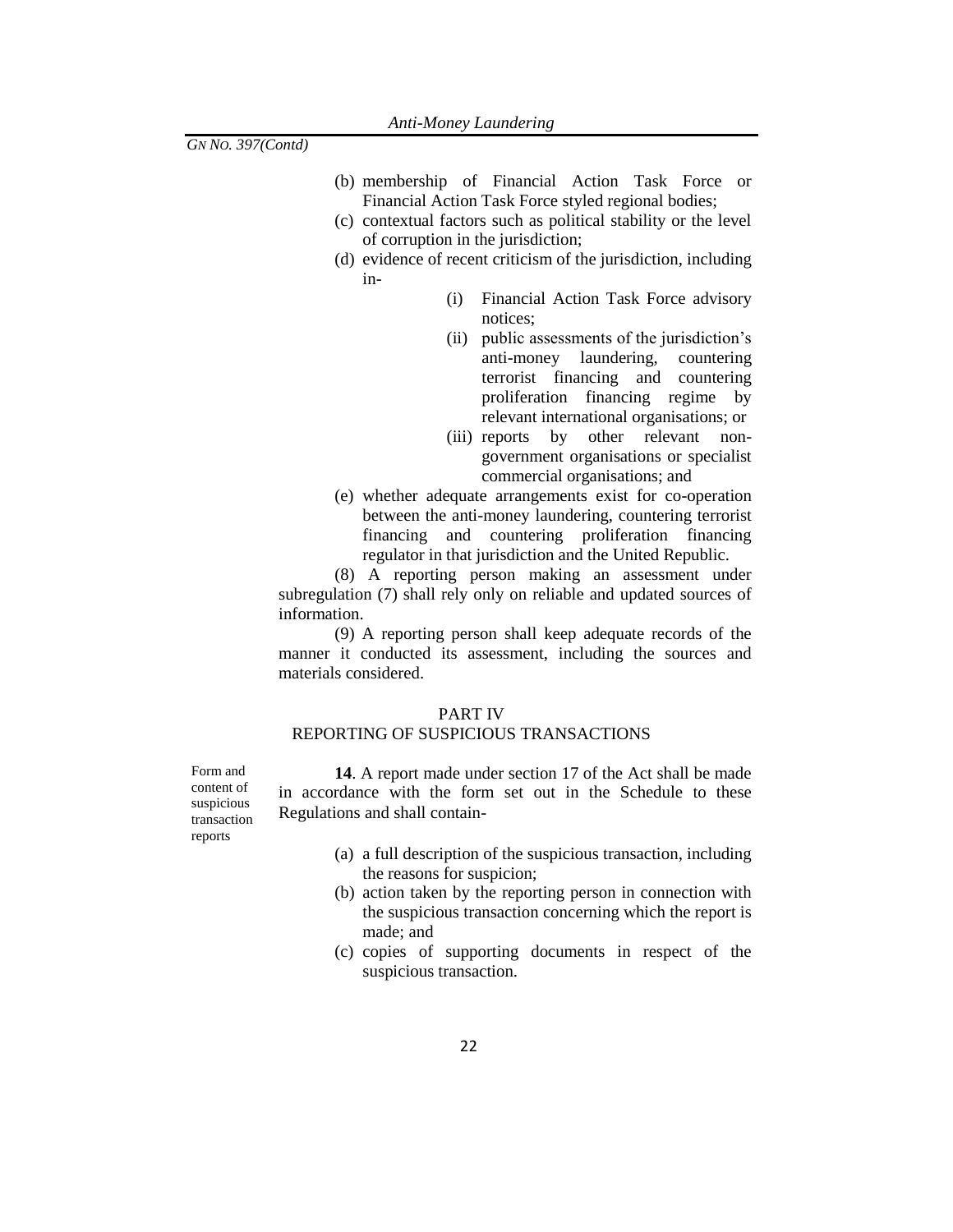| GN No. 397(Contd)                    |                                                                                                                                                                                                                                                                                                                 |
|--------------------------------------|-----------------------------------------------------------------------------------------------------------------------------------------------------------------------------------------------------------------------------------------------------------------------------------------------------------------|
| Procedures to<br>recognise and       | 15.-(1) A reporting person shall establish written internal<br>reporting procedures which, in relation to its relevant business, shall-                                                                                                                                                                         |
| report<br>suspicious<br>transactions | (a) enable all its directors or partners as the case may be<br>and all other persons involved in its management and<br>staff to know to whom they should report any<br>knowledge or suspicion of money laundering, terrorist<br>financing or proliferation financing activities;                                |
|                                      | (b) designate a money laundering reporting officer to whom<br>employees of the reporting person shall submit reports<br>on suspicions of money laundering, terrorist financing<br>or proliferation financing;                                                                                                   |
|                                      | (c) ensure that there is a clear reporting chain under which<br>suspicious money laundering, terrorist financing or<br>proliferation financing transactions or activities are<br>passed to the money laundering reporting officer;                                                                              |
|                                      | (d) require the money laundering reporting officer to<br>consider any report in the light of other relevant<br>information available to him for the purpose of<br>determining whether or not it gives rise to knowledge or<br>suspicion of money laundering, terrorist financing or<br>proliferation financing; |
|                                      | (e) ensure that the money laundering reporting officer has<br>reasonable access to any other information which may<br>be of assistance to him and which is available to the<br>reporting person; and                                                                                                            |
|                                      | (f) require that the information or any other matter is<br>disclosed promptly to the money laundering reporting<br>officer where the employee of the reporting person<br>knows or suspects that another person is engaged in<br>money laundering, terrorist financing or proliferation<br>financing.            |
|                                      | (2) The money laundering reporting officer appointed under<br>subregulation $(1)(b)$ of this regulation shall be a senior officer at<br>management level to be able to liaise between the management and<br>other staff on matters related to money laundering, terrorist                                       |
|                                      | financing and proliferation financing.<br>(3) A reporting person shall maintain a register of all reports<br>made to the money laundering reporting officer in pursuance of                                                                                                                                     |
|                                      | subregulation (1).                                                                                                                                                                                                                                                                                              |

(4) The register maintained under subregulation (3) shall contain basic personal information or basic entity information of the suspected customer or person, date on which the report was made, the person that made the report, the properties involved, the amount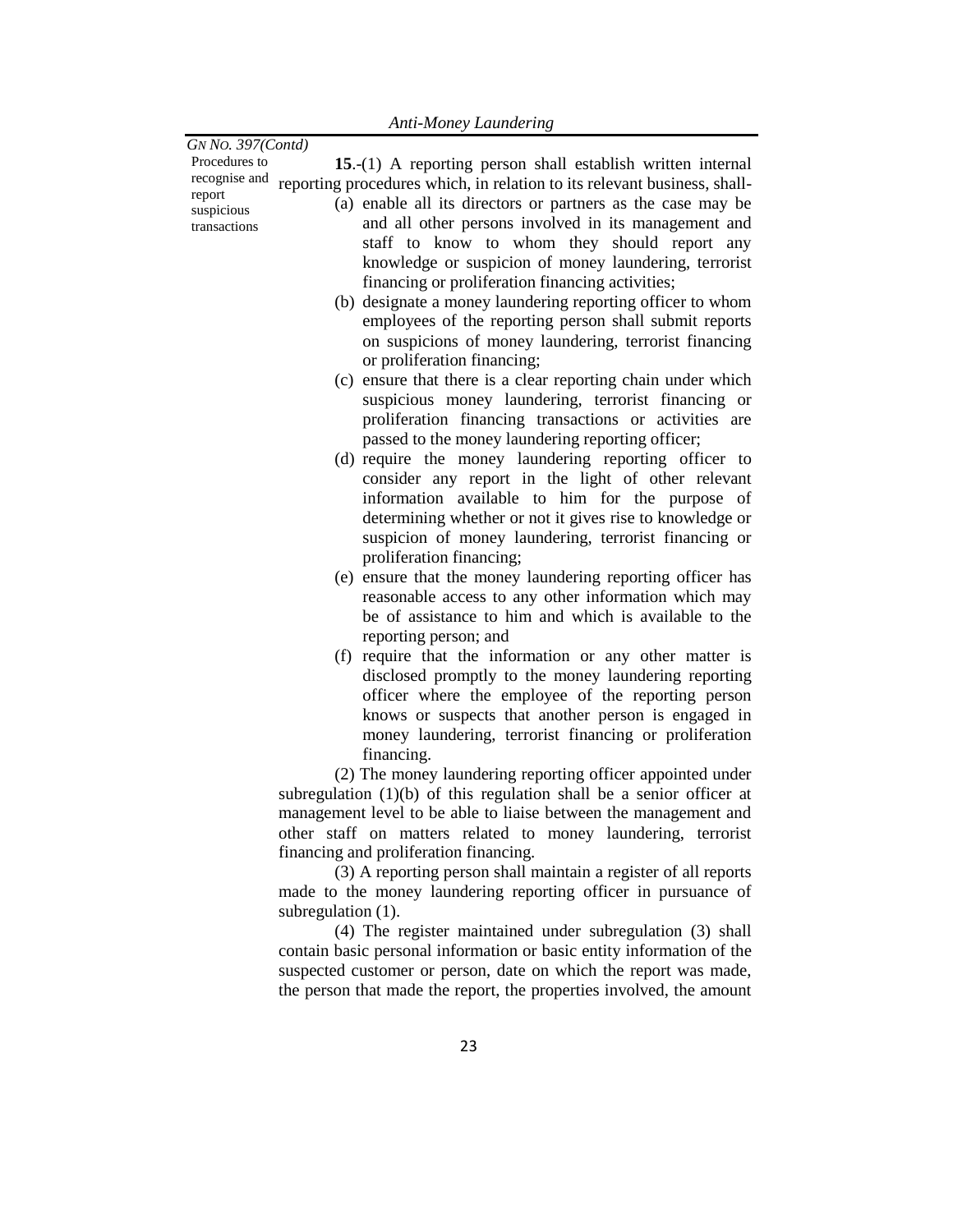and type of currencies involved and any other information that may help prove or clarify grounds for suspicion.

Reporting of suspicious transactions

**16**.-(1) A reporting person shall pay special attention to all complex, unusual or large business transactions, currency transactions and electronic funds transfer transactions, whether completed or not and to all unusual patterns of transactions and insignificant but periodic transactions, which have no apparent economic or lawful purpose.

(2) Upon reasonable suspicion that the transactions described in subregulation (1) may constitute or be related to money laundering, terrorist financing, proliferation financing or predicate offence, a reporting person shall promptly report the suspicious transaction to the FIU.

Information in respect of suspicious tran[sacti](../../../../fasimba/Desktop/MER%20compliance%20Documents/Proposed%20New%20AMLA%20regulations%202021-22.docx#Act)ons

**17**. A report made under section 17 of the Act, shall contain the following information:

- (a) date and time of the transaction, or, in case of a series of transactions, the period over which the transactions were conducted;
- (b) type of funds or property involved;
- (c) amount or value of the property involved;
- (d) currency in which the transaction was conducted;
- (e) method in which the transaction was conducted;
- (f) method in which the funds or property were disposed off;
- (g) amount disposed;
- (h) currency in which the funds were disposed off;
- (i) purpose of the transaction;
- (j) names of other persons involved in the transaction;
- (k) account numbers in other institution involved in the transaction;
- (l) the name and identifying number of the branch or office where the transaction was conducted:
- (m) any remarks, comments or explanation which th[e person](../../../../fasimba/Desktop/MER%20compliance%20Documents/Proposed%20New%20AMLA%20regulations%202021-22.docx#Person) conducting the transaction may have made or given in relation to the transaction;
- (n) suspected predicate offence; and
- (o) any other information as may be prescribed by FIU.

Information concerning **18**.-(1) Where a reporting person makes a report under section 17 of the Act, and the report involves property, such report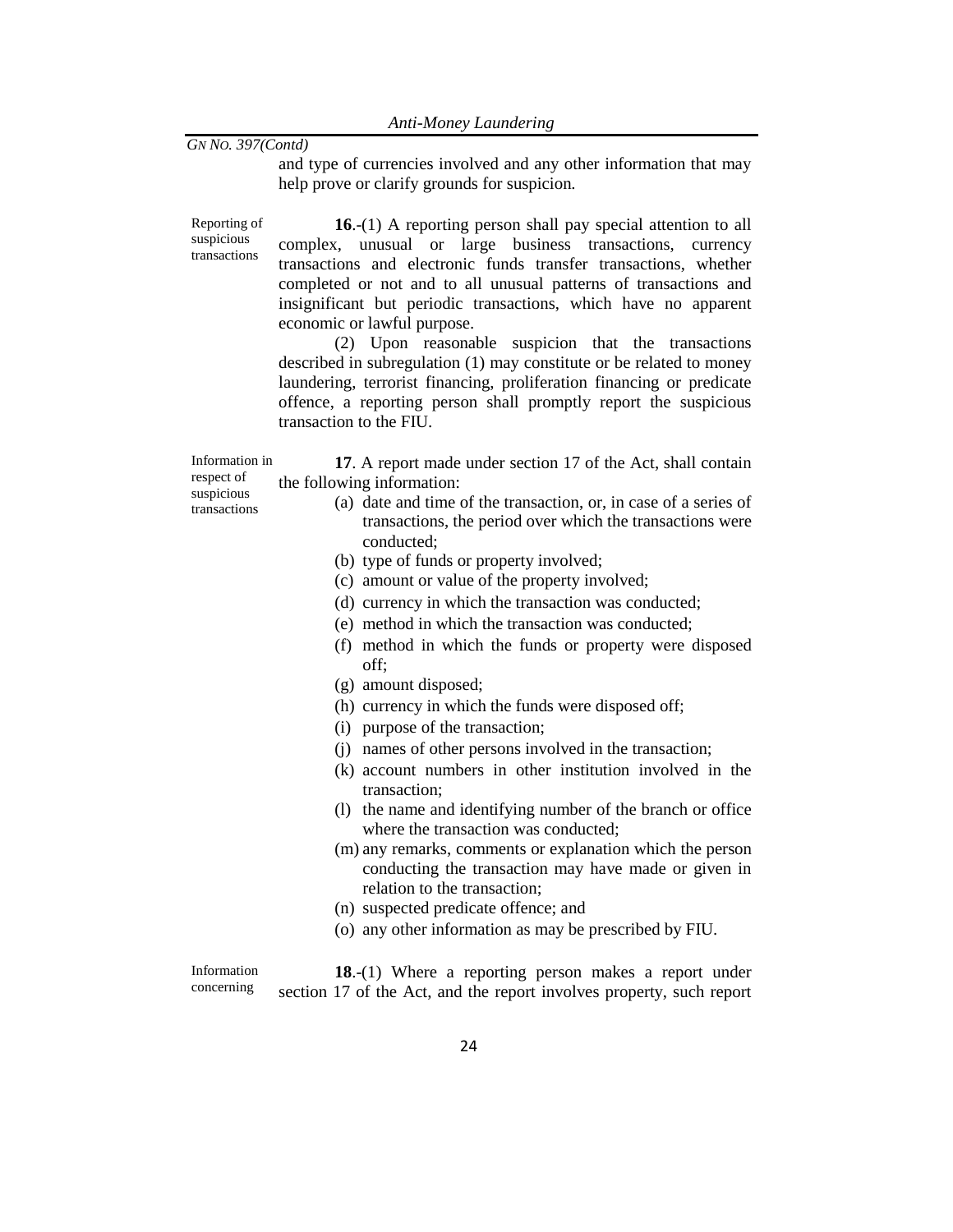| GN No. 397(Contd)                                                                    |  |  |  |
|--------------------------------------------------------------------------------------|--|--|--|
| shall contain the following information concerning the owner or<br>property          |  |  |  |
| associated with interested party to the property:                                    |  |  |  |
| suspicious<br>(a) full names of the owner or interested party to the<br>transactions |  |  |  |
| property;                                                                            |  |  |  |
| (b) the identifying particulars of the owner or interested                           |  |  |  |
| party to the property such as-                                                       |  |  |  |
| (i) in the case of natural persons, copies of                                        |  |  |  |
| all the relevant identification documents                                            |  |  |  |
| available, and any other particulars                                                 |  |  |  |
| which can reasonably identify the                                                    |  |  |  |
|                                                                                      |  |  |  |
| person;                                                                              |  |  |  |
| (ii) in the case of an entity, copies of all the                                     |  |  |  |
| registration documents available, and                                                |  |  |  |
| other particulars<br>which<br>any<br>can                                             |  |  |  |
| reasonably identify the entity                                                       |  |  |  |
| (c) the address of the owner or interested party to the                              |  |  |  |
| property; and                                                                        |  |  |  |
| (d) occupation of the owner or interested party to the                               |  |  |  |
| property.                                                                            |  |  |  |
| (2) Subject to subregulation (1), the report shall contain the                       |  |  |  |
| following information concerning the property:                                       |  |  |  |
| (a) type of property;                                                                |  |  |  |
| (b) description of the property;                                                     |  |  |  |
| (c) any identifying particulars concerning the property such                         |  |  |  |
| as registration particulars, unique numbers or other                                 |  |  |  |
| particulars;                                                                         |  |  |  |
| (d) the estimated value of the property; and                                         |  |  |  |
| (e) the physical address where the property is located.                              |  |  |  |
|                                                                                      |  |  |  |
| Information in                                                                       |  |  |  |
| 19. Where a reporting person makes a report under section<br>respect of              |  |  |  |
| 17 of the Act involving a customer account, it shall contain the<br>account          |  |  |  |
| following information:                                                               |  |  |  |
| account number or unique identifier of the customer;<br>(a)                          |  |  |  |
| name and identifying number of the branch or office<br>(b)                           |  |  |  |
| where the account is held;                                                           |  |  |  |
| type of account;<br>(c)                                                              |  |  |  |
| full name of the account holder;<br>(d)                                              |  |  |  |
| address of the account holder which includes physical<br>(e)                         |  |  |  |
| address;                                                                             |  |  |  |
| date on which the account was opened;<br>(f)                                         |  |  |  |
| status of the account;<br>(g)                                                        |  |  |  |
| date on which the account was closed and the name of<br>(h)                          |  |  |  |
|                                                                                      |  |  |  |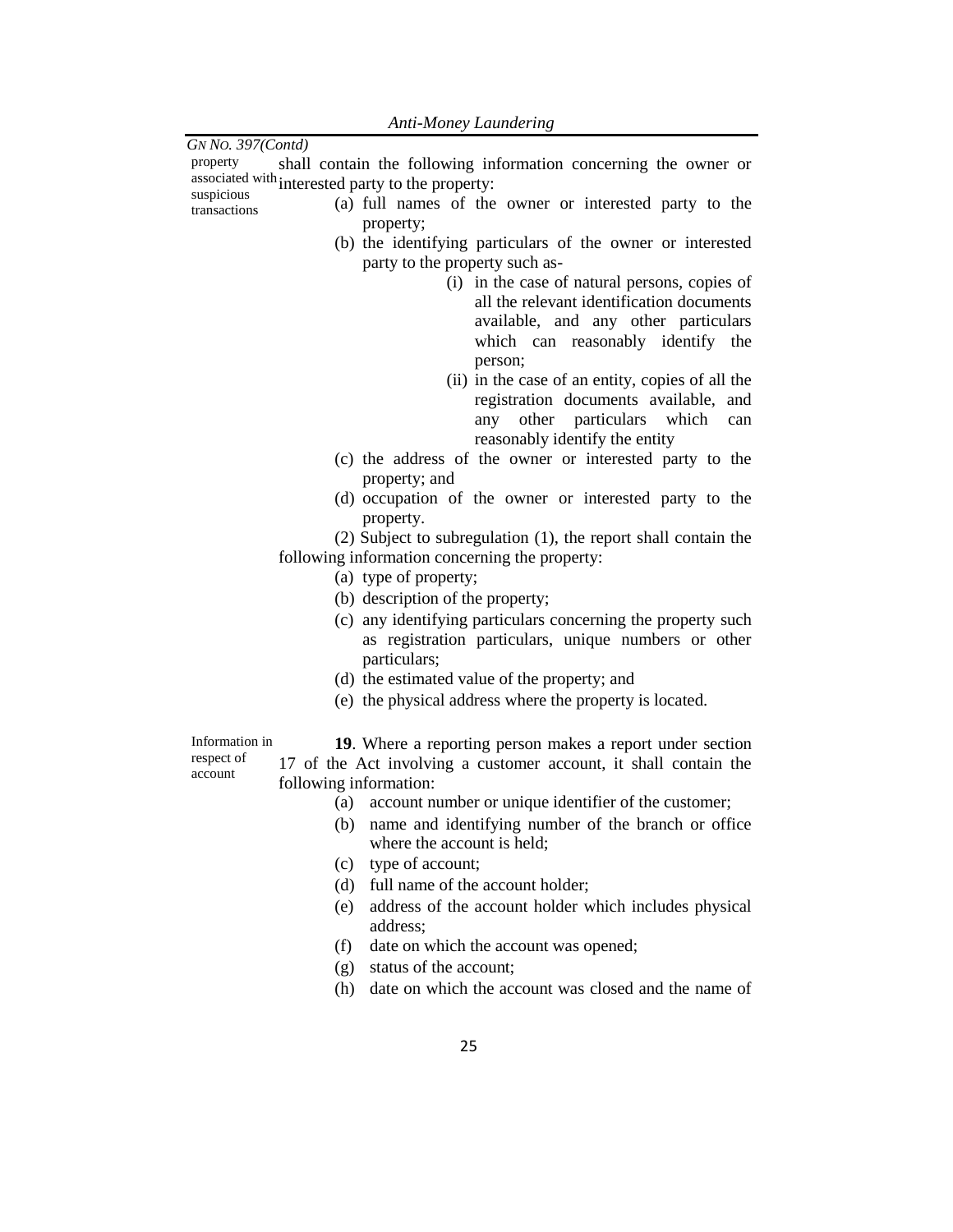the person that gave the instructions to close;

- (i) any previous transaction or activity in the preceding six months which had been considered for reporting to the FIU in connection with the account, whether the transaction or activity was actually reported or not; and
- (j) reference number of any previous reports made in connection with the account.

Information in respect of natural persons and entities **20**. Where a reporting person makes a report under section 17 of the Act involving a natural person or an entity, it shall contain the following information:

- (a) in the case of a natural person-
	- (i) the person's full name;
	- (ii) the person's gender;
	- (iii) the person's nationality;
	- (iv) the person's date and place of birth
	- (v) the person's identification document number;
	- (vi) the copy of the identification document from which the particulars referred to in subparagraphs (i) and (ii) were obtained;
	- (vii) the person's country of residence;
	- (viii) the person's residential address, telephone number, fax number, postal and email address; and
	- (ix) the person's occupation;
- (b) in the case of an entity-
	- (i) the entity's name and address;
	- (ii) the entity registration document number;
	- (iii) the type of business conducted by the entity;
	- (iv) the entity's country of registration or licensing;
	- (v) the names of individuals with authority to conduct the transactions on behalf of the entity.

Time of reporting suspicious transactions

**21**. A report made under section 17 of the Act shall be submitted to the FIU as soon as possible but not later than twentyfour working hours after a reporting person becomes aware or has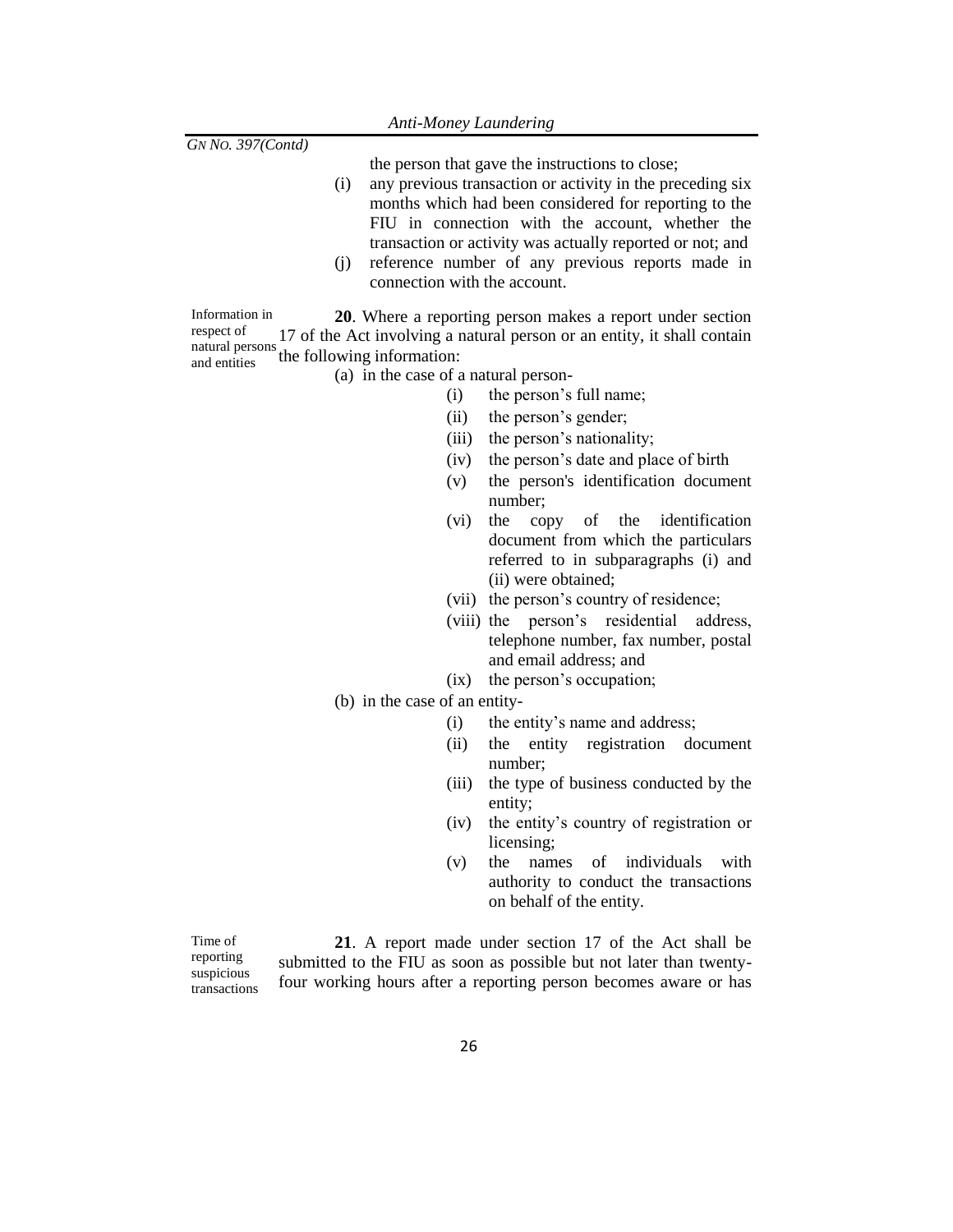knowledge of a suspicious transaction.

## PART V MISCELLANEOUS PROVISIONS

Records retention period

**22**.-(1) Subject to section 16 of the Act, where a reporting person is required by any law to release a record before the period of ten years lapses, the reporting person shall retain a copy of the record.

(2) Where a report has been made to the FIU pursuant to the provisions of the Act or the reporting person knows or believes that a matter is under investigation, that person shall without prejudice to section 16 of the Act, retain all relevant records for as long as may be required by the FIU.

Format and retrieval of records

**23**.-(1) A reporting person shall ensure that any records required to be maintained under these Regulations are retrievable without delay and they can be retrieved in legible format.

(2) A reporting person may rely on the records of a third party in respect of the details of payments and transactions by customers, provided that the reporting person is satisfied that the third party is willing and able to retain and produce in legible form copies of the records required.

Training **24**.-(1) A reporting person shall, at a minimum, provide annual training on the firm´s policies and procedure, the relevant anti-money laundering, countering terrorist financing and countering proliferation financing laws and regulatory requirements.

> (2) The reporting persons shall have and maintain a culture and environment to support training, that provides employees with the appropriate time to complete the training, whether it be time away from the office to attend training or uninterrupted time at the employee's desk to study or complete training.

> (3) A reporting person shall provide training at least every twelve months and the FIU or supervisory authorities shall provide training at least bi-annually.

> (4) The training required pursuant to this regulation shall be delivered in many ways and there shall be no one-size-fits-all approach to training.

> (5) The reporting person shall ensure that employees are given the skills and expertise to understand money laundering, terrorist financing, and proliferation financing risks, control framework, and the opportunities to enhance their ability to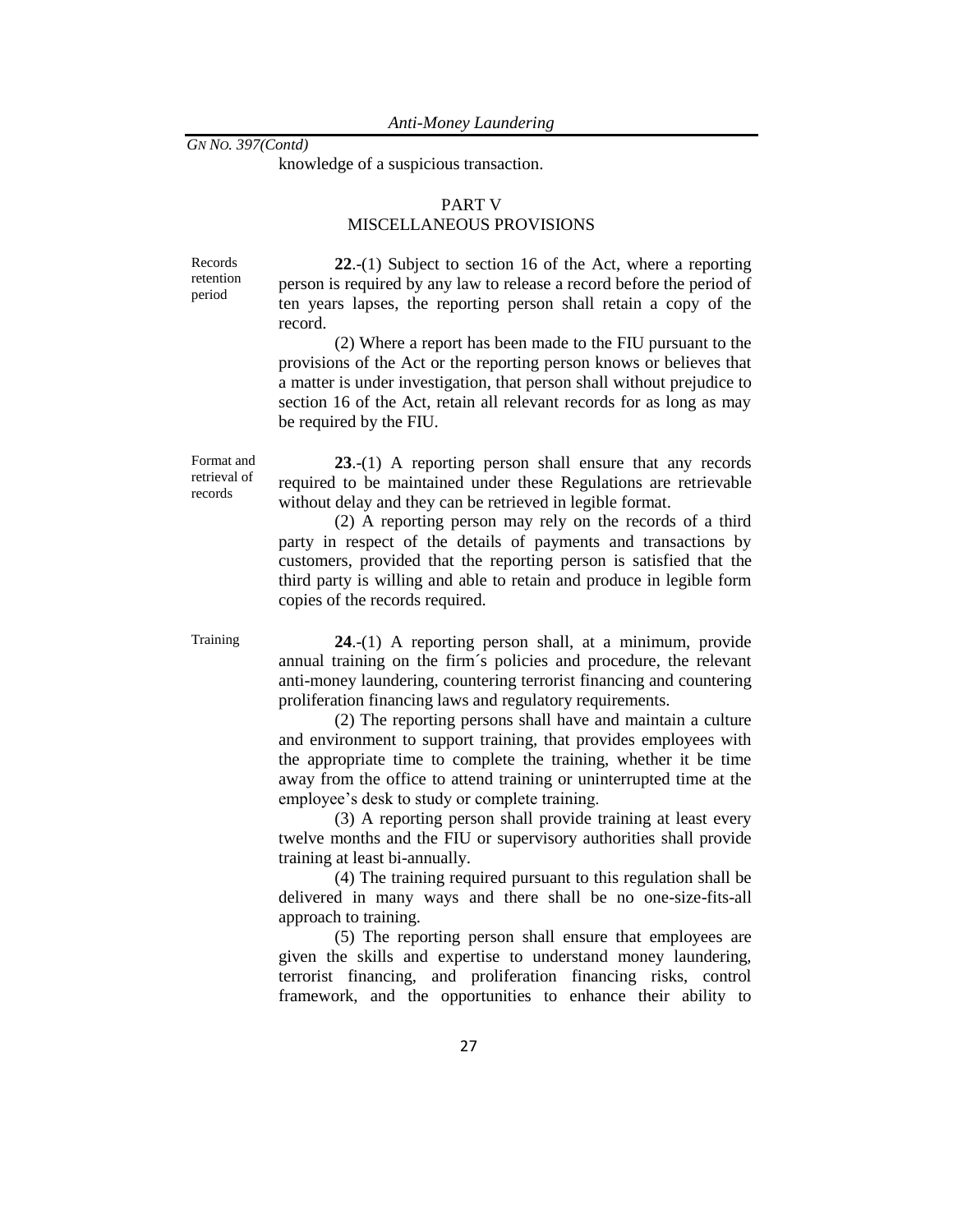practically apply their knowledge.

(6) Depending on the risk profile of the reporting person, tailored training may be required to help employees to better understand how anti-money laundering, countering terrorist financing and countering proliferation financing measures work in practice and the environment shall be kept and maintained to enable employees to safely practice their skills.

(7) Training programs may include-

- (a) mandatory online learning to deliver knowledge to a large or disparate group of employees;
- (b) regularly given training provided in-house weekly, monthly, or otherwise on how to recognise and deal with money laundering, terrorist financing and proliferation financing transactions and other activities;
- (c) a broad range of training solutions that can be acquired or designed to meet specific anti-money laundering, countering terrorist financing and countering proliferation financing needs;
- (d) annual refresher training;
- (e) targeted training for high-risk roles led by a risk-based assessment;
- (f) remediation or remedy plan to ensure that employees have the appropriate skills and expertise to carry out their role to the required standard;
- (g) practical application of the procedure or requirement.

(8) A record of the training employees have completed shall be kept, as well as regular analysis shall be made on the employees' training to ensure training is kept up to date.

(9) Training shall not only be directed at employees but to anyone who has an impact on the risk framework, including third parties.

Access to information

**25**.-(1) In carrying out its duties under section 6 of the Act, the FIU shall request in writing, any information from any reporting person, regulator, law enforcement agency or any other relevant legal person.

(2) A reporting person, regulator, law enforcement agency or any other relevant legal person shall, within three working days after receiving the request under subregulation (1), provide such information.

(3) A reporting person, regulator, law enforcement agency or any other relevant legal person who fails to comply with the provision of subregulation (2) shall submit to FIU in writing, reasons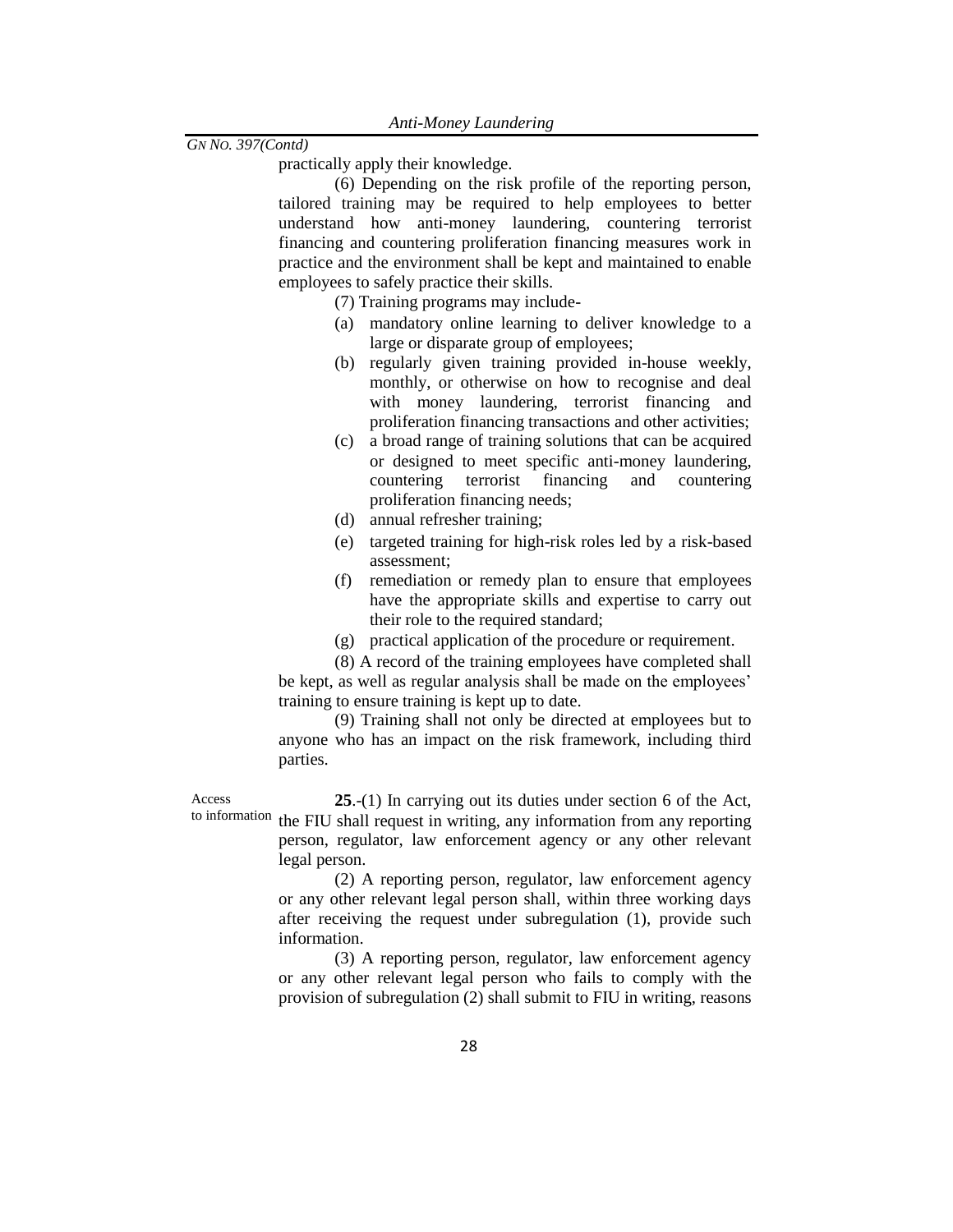for such failure.

FIU to provide feedback **26**. The FIU shall provide the reporting persons with feedback which includes-

- (a) acknowledgment of the receipt of suspicious transactions reports;
- (b) whether criminal proceedings have been instituted in court in relation to a submitted suspicious transaction report; and
- (c) information on court decisions.

Provision of information to provide the following information to FIU- FIU **27**.-(1) Law enforcement agencies shall on a timely basis

- (a) acknowledgment of the receipt of the disseminated Intelligence reports;
- (b) updates of investigation; and
- (c) results of investigation undertaken including the cases that were prosecuted or withdrawn and the reasons for withdrawal.

(2) For the purposes of enabling FIU to maintain statistics on matters related to money laundering, terrorist financing and proliferation financing, the National Prosecutions Service shall, on a quarterly basis, provide to FIU the following information on cases handled:

- (a) case number;
- (b) the court where the case was filed;
- (c) the date on which the case was instituted and the date on which the case was concluded;
- (d) the status of the case whether pending in court, dismissed, decided, appealed and whether the accused was acquitted or convicted, the sentence entered or any confiscation made;
- (e) persons accused;
- (f) the amount of money and property involved;
- (g) information on the assets involved, proceeds or instrumentalities seized, frozen or confiscated, their value, owners, location of the assets.

(3) For the purpose of enabling [FIU](../../../../fasimba/Desktop/MER%20compliance%20Documents/Proposed%20New%20AMLA%20regulations%202021-22.docx#FIU) to maintain proper statistics on matters related to money laundering, terrorist financing and proliferation financing, the Director of Public Prosecutions or as the case may be the Minister responsible for legal affairs shall, on annual basis, share information with [FIU](../../../../fasimba/Desktop/MER%20compliance%20Documents/Proposed%20New%20AMLA%20regulations%202021-22.docx#FIU) on the number of mutual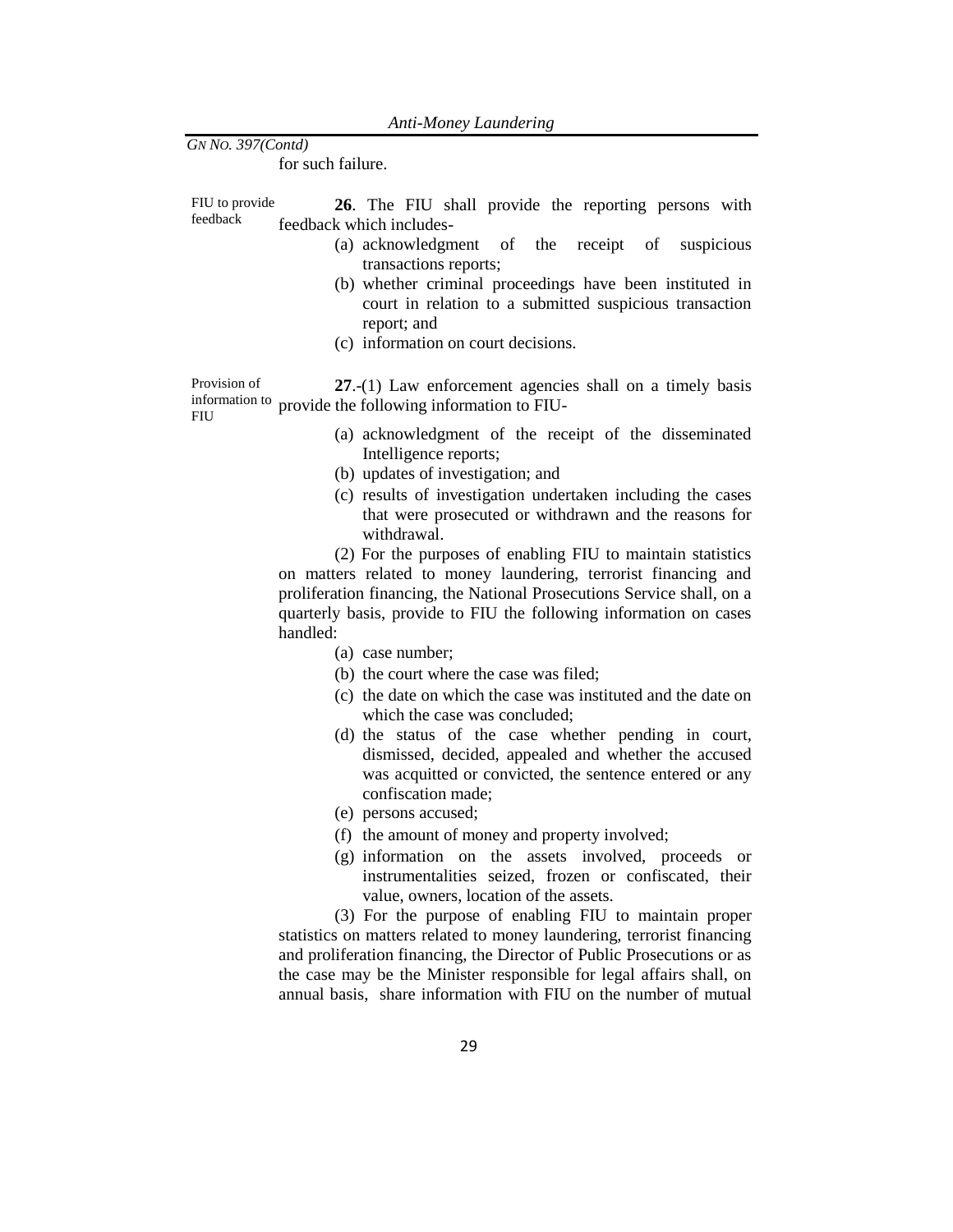legal assistance and extradition requests made or received.

(4) The information requested under subregulation (3) shall

include-

(a) nature of the request;

- (b) time the request was made;
- (c) time the response was received;
- (d) refusal or granting of assistance requested;
- (e) the status of criminal proceedings instituted in relation to money laundering, terrorist financing or proliferation financing; and
- (f) number of cases related to money laundering, terrorist financing and proliferation financing including:
	- (i) the outcome of the cases and the amount of money or property involved;
	- (ii) amount of funds or property frozen, seized or confiscated.

FIU to maintain statistics

**28**.-(1) The FIU shall compile comprehensive statistics on matters relevant for effective and efficient systems for countering money laundering, terrorist financing and proliferation financing in the country

- (2) The statistics under subregulation (1) shall include-
- (a) suspicious transaction reports received and intelligence disseminated;
- (b) the reporting person that made the report;
- (c) breakdown of suspicious transactions on anti-money laundering, terrorist financing and proliferation financing received and analysed and intelligence disseminated by the FIU;
- (d) reports filed on cash transactions;
- (e) reports on cross border transportation of currency and bearers negotiable instruments;
- (f) reports on electronic funds transfers;
- (g) the number of cases and the amounts of property frozen, seized or confiscated in relation to money laundering, terrorist financing and proliferation financing;
- (h) mutual legal assistance and extradition requests made or received in relation to money laundering, terrorist financing and proliferation financing including-
	- (i) the nature of the request;
	- (ii) response times; and
	- (iii) whether the assistance or request was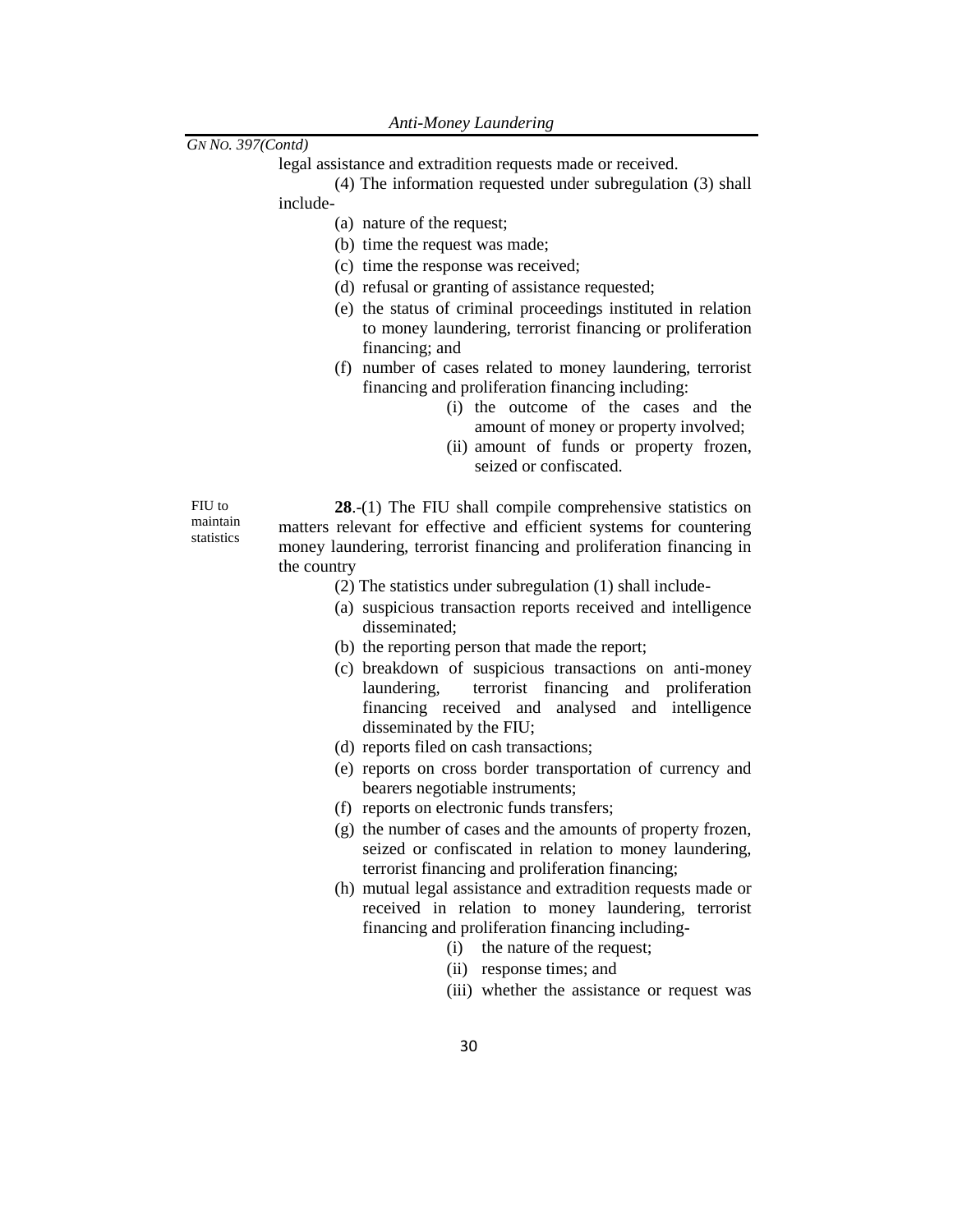granted or refused;

- (i) formal requests for assistance made by the FIU and whether they were granted or refused;
- (j) referrals made by the FIU to foreign authorities; and
- (k) formal requests for assistance made or received by reporting persons related to money laundering, terrorist financing and proliferation financing including whether the request was granted or refused.

Procedure for imposing administrative sanctions **29**.-(1) Subject to section 19A of the Act, before imposing an administrative sanction, FIU or regulator shall issue a written notice to the reporting person stating-

- (a) the nature of the alleged non-compliance;
- (b) the intention to impose administrative sanction; and
- (c) the amount or particular of the intended administrative sanction.

(2) The reporting person may, in writing, within a period specified in the notice, make representations as to the reasons the administrative sanctions should not be imposed.

(3) The FIU or regulator shall, when determining an appropriate administrative sanction, consider the following:

- (a) the nature, duration, seriousness and extent of the default;
- (b) whether the reporting person has previously failed to comply with any written laws; and
- (c) any remedial steps taken against by the reporting person to prevent a recurrence.

Revocation GN. No. 289 of 2012

**30**. The Anti-Money Laundering and Counter Terrorist Financing Regulations, 2012 is hereby revoked.

## **SCHEDULE** \_\_\_\_\_\_\_\_

**\_**\_\_\_\_\_\_\_

*(Made under regulation 14)*

## **SUSPICIOUS TRANSACTION REPORT FORM**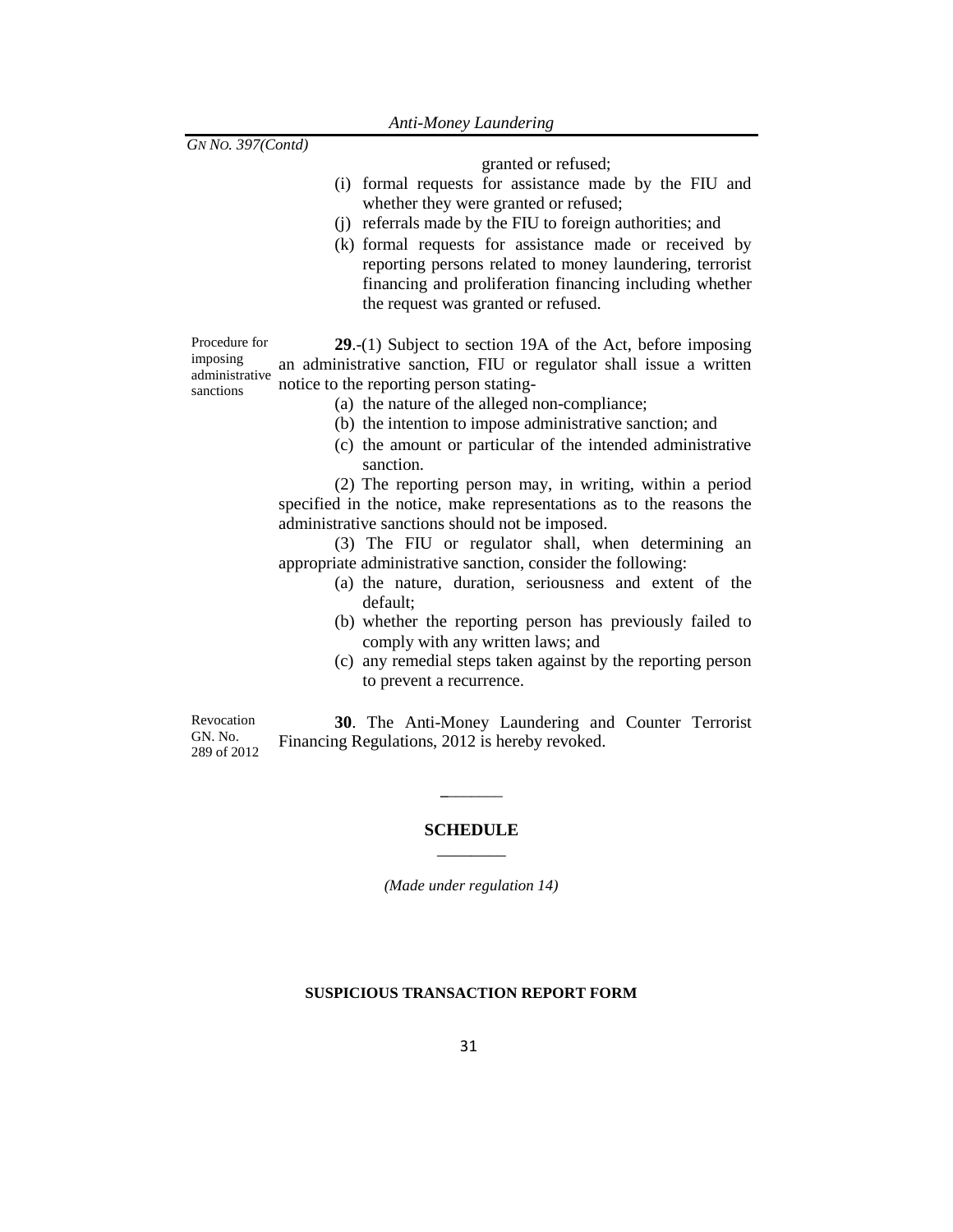# **PART A: Basic Information of Reporting Person**

|     | <b>Reporting Person Reference</b> |  |
|-----|-----------------------------------|--|
| 2.  | <b>Reporting Person Name</b>      |  |
| 3.  | <b>Reporting Person Address</b>   |  |
| 4.  | Reporting Person Business Type    |  |
| 5.  | <b>Reporting Person Branch</b>    |  |
| 6.  | Reason for suspicion              |  |
| 7.  | Action taken                      |  |
| 8.  | <b>Report Indicators</b>          |  |
| 9.  | <b>Reporting Officer Names</b>    |  |
| 10  | Reporting Officer title           |  |
| 11. | Reporting Officer identification  |  |
|     | number and type                   |  |

## **PART B: Transaction Information**

| 1.              | Transaction number                                                  |  |
|-----------------|---------------------------------------------------------------------|--|
| 2.              | Transaction date                                                    |  |
| 3.              | Transaction value date                                              |  |
| 4.              | <b>Transaction mode</b>                                             |  |
| 5.1             | Transaction amount (TZS)                                            |  |
| 6.              | Transaction reference number                                        |  |
| 7.              | Teller/initiator of transaction                                     |  |
|                 | names                                                               |  |
| 8.1             | Transaction authorizer name                                         |  |
| 9.              | Transaction type (bi-party or                                       |  |
|                 | multiparty)                                                         |  |
|                 | 10 Transaction location                                             |  |
|                 | 11 Transaction suspicious                                           |  |
|                 | description                                                         |  |
| 12              | Type of transaction funds from                                      |  |
|                 | the<br>source<br>(cash                                              |  |
|                 | deposit/withdraw, transfers, etc.)                                  |  |
| 13              | Type of transaction funds to the                                    |  |
|                 | destination<br>(cash                                                |  |
|                 | deposit/withdraw, transfers, etc.)                                  |  |
| 14              | Type of subject from<br>the                                         |  |
|                 | transaction source<br>(account,                                     |  |
|                 | person or entity)                                                   |  |
| 15 <sup>1</sup> | Type of<br>subject<br>the<br>to                                     |  |
|                 | transaction destination (account,                                   |  |
|                 | person or entity)                                                   |  |
|                 | 16 Transaction source country<br>17 Transaction destination country |  |
| 18              | Source                                                              |  |
|                 | foreign<br>country                                                  |  |
|                 | transaction currency                                                |  |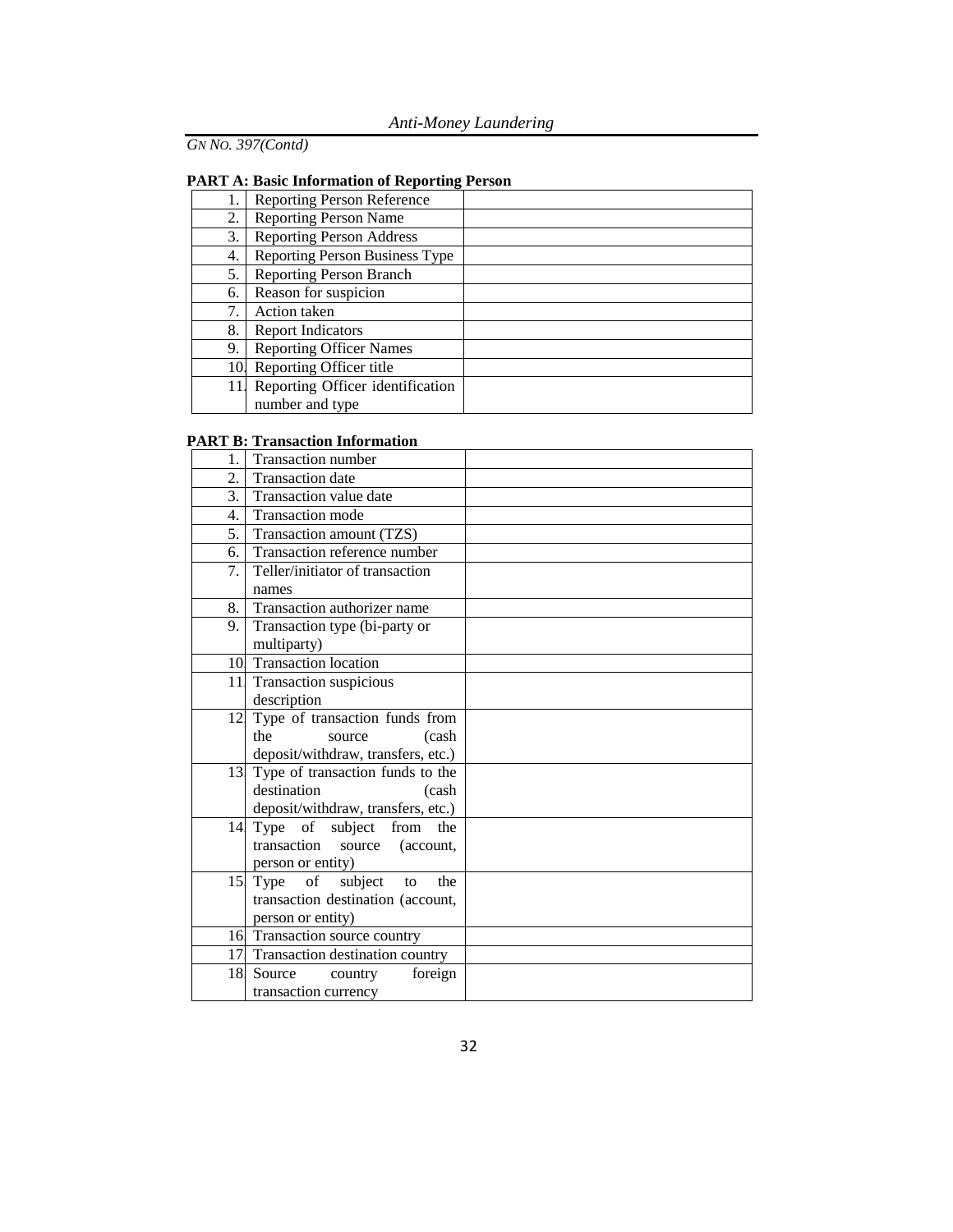| GN No. 397(Contd)                  |                               |
|------------------------------------|-------------------------------|
| 19 Destination country<br>foreign  |                               |
| transaction currency               |                               |
| foreign<br>20 Source<br>country    |                               |
| transaction amount                 |                               |
| 21 Destination country<br>foreign  |                               |
| transaction amount                 |                               |
| 22<br>Source<br>foreign<br>country |                               |
| transaction TZS exchange rate      |                               |
| 23 Destination country foreign     |                               |
|                                    |                               |
| 24 Properties involved:            |                               |
| (a) Type                           |                               |
| (b) Make                           |                               |
| (c) Estimated value                |                               |
| Registration number<br>(d)         |                               |
| Location<br>(e)                    |                               |
| Presently registered to<br>(f)     |                               |
| Previously registered to<br>(g)    |                               |
| Registration date<br>(h)           |                               |
| Disposed value<br>(i)              |                               |
|                                    |                               |
|                                    | transaction TZS exchange rate |

# *Anti-Money Laundering*

# **PART C: Information of Involved Natural Person**

| 1.  | Title                              |  |
|-----|------------------------------------|--|
| 2.  | Gender                             |  |
| 3.  | First name                         |  |
| 4.  | Middle name                        |  |
| 5.  | Last name                          |  |
| 6.  | Prefix name                        |  |
| 7.  | Alias name                         |  |
| 8.1 | Mothers name                       |  |
| 9.1 | Date of birth                      |  |
|     | 10. Place of birth                 |  |
|     | 11. National identification number |  |
|     | 12 An introductory letter from     |  |
|     | relevant public authority in the   |  |
|     | absence of<br><b>National</b>      |  |
|     | Identification                     |  |
|     | 13. An introductory letter from    |  |
|     | employer in the case of            |  |
|     | employees                          |  |
| 14. | In the case of a student,          |  |
|     | student's identity card and an     |  |
|     | introductory letter from the       |  |
|     | student's institution              |  |
|     | 15. Passport number                |  |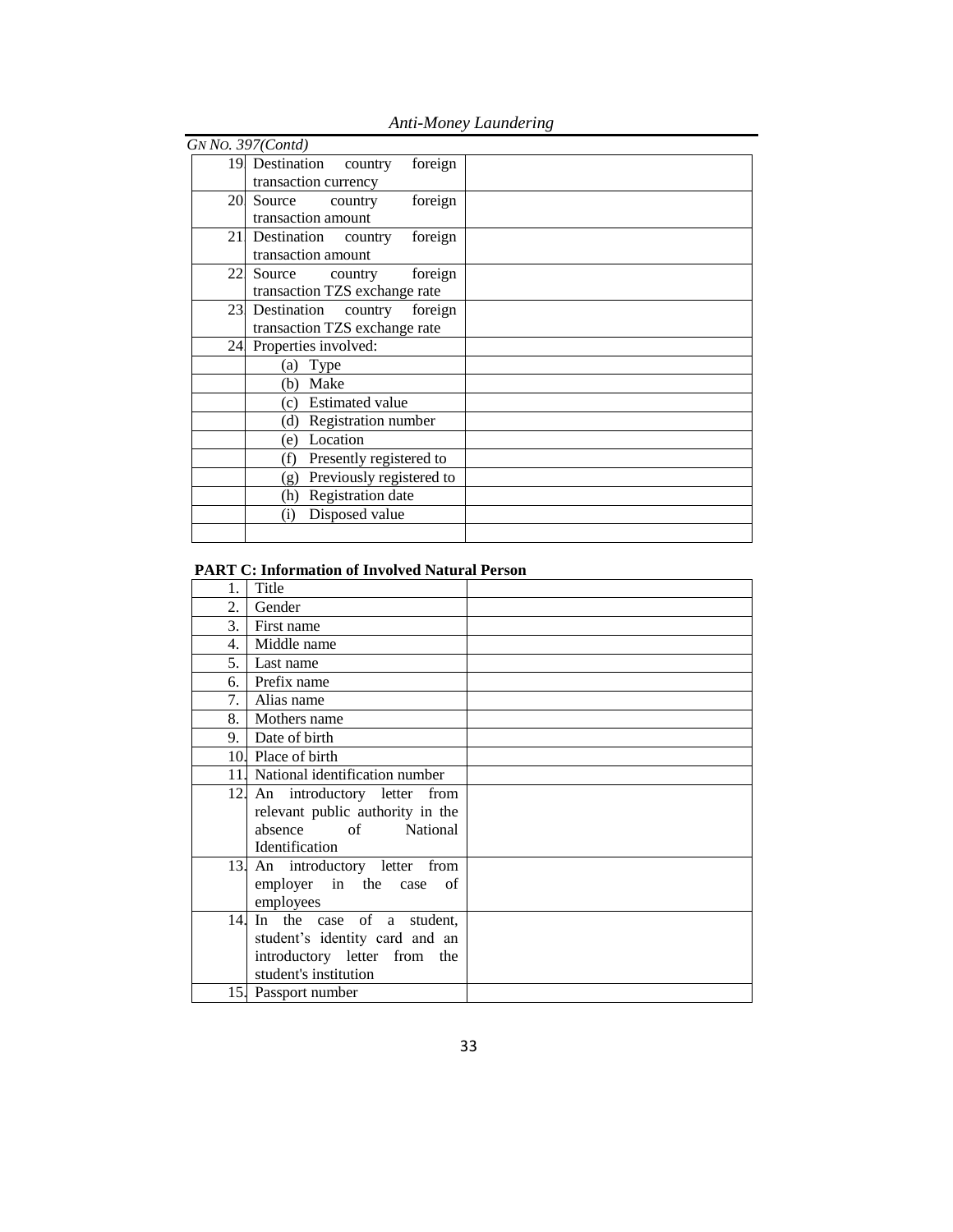| GN No. 397(Contd) |                                               |  |
|-------------------|-----------------------------------------------|--|
|                   | 16. Passport country of issue                 |  |
|                   | 17. Residence permit                          |  |
|                   | 18. Tax Identification Number                 |  |
|                   | 19. VAT number                                |  |
|                   | 20 Other identification type<br>and<br>number |  |
| 21.               | Nationality                                   |  |
|                   | 22. Citizenship 1                             |  |
| 23.               | Citizenship 2                                 |  |
|                   | 24. Residence                                 |  |
| 25.               | Residential address                           |  |
|                   | 26. Telephone number                          |  |
| 27.               | Source of wealth/income                       |  |
|                   | 28. Deceased?                                 |  |
|                   | 29. Date of deceased                          |  |
|                   | 30. Occupation                                |  |
| 31.               | Employer name                                 |  |
|                   | 32. Employer address                          |  |
|                   | 33. Employer phone number                     |  |
| 34.               | Full details of the conductor of              |  |
|                   | transaction                                   |  |

# *Anti-Money Laundering*

## **Part D: Information of Involved Entity**

| 1.               | Registered name                                      |  |
|------------------|------------------------------------------------------|--|
| 2.               | <b>Business type</b>                                 |  |
| $\overline{3}$ . | Commercial name                                      |  |
| 4.               | Incorporation number                                 |  |
| 5.               | Incorporation date                                   |  |
| 6.               | Incorporation person                                 |  |
| 7.               | Legal form                                           |  |
| 8.               | Authority where the entity is<br>registered          |  |
| 9.               | <b>Tax Identification Number</b>                     |  |
| 10.              | VAT registration number                              |  |
| 11.              | Registered address                                   |  |
| 12.              | Address from which the entity                        |  |
|                  | operates                                             |  |
| 13.              | Full details of Shareholders                         |  |
| 14.              | Full details of Directors as per                     |  |
|                  | natural person details                               |  |
| 15.              | Senior<br>details<br>$\sigma$ f<br>F <sub>U</sub> 11 |  |
|                  | management as per natural person                     |  |
|                  | details                                              |  |
| 16.              | Full details of the individual.                      |  |
|                  | partnership or trust holding 5% or                   |  |
|                  | more of the voting rights at a                       |  |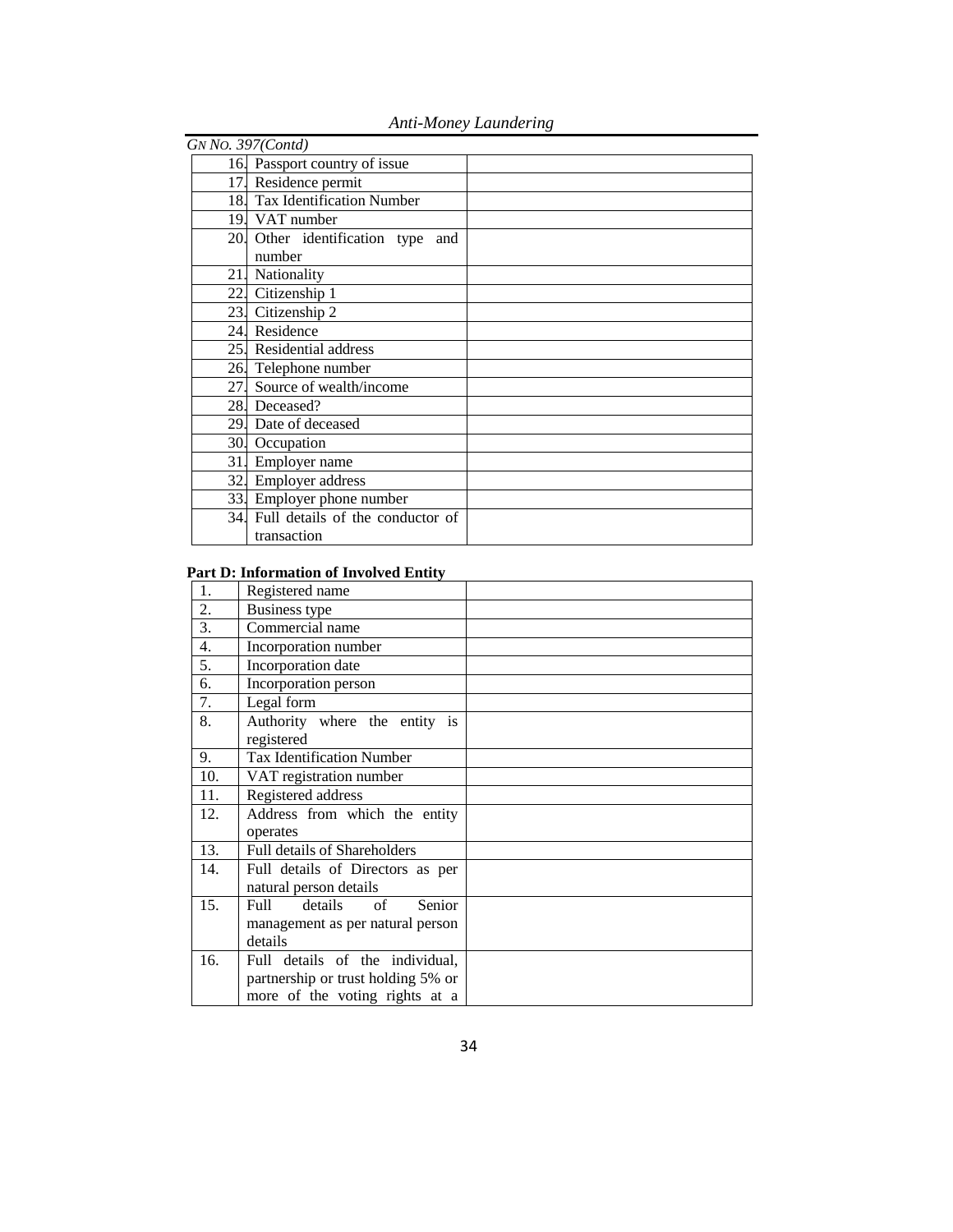|     | GN No. 397(Contd)                    |  |
|-----|--------------------------------------|--|
|     | general meeting of the entity        |  |
|     | concerned.                           |  |
| 17. | In additional to the above, in case  |  |
|     | of partnership, full details as of   |  |
|     | natural person of:                   |  |
|     | (a)<br>every partner                 |  |
|     | the person who exercises<br>(b)      |  |
|     | executive control over partnership   |  |
|     | each individual<br>$w$ ho<br>(c)     |  |
|     | authorised<br>purports to be<br>to   |  |
|     | establish a business relationship    |  |
|     | or to enter into a transaction on    |  |
|     | behalf of the partnership.           |  |
| 18. | In additional to the above, in case  |  |
|     | of trust, full details as of natural |  |
|     | person of:                           |  |
|     | an individual acting or<br>(a)       |  |
|     | purporting to act on behalf of a     |  |
|     | trust                                |  |
|     | each trustee of the trust<br>(b)     |  |
|     | each individual<br>who<br>(c)        |  |
|     | purports to be authorised to         |  |
|     | establish<br><b>business</b><br>a    |  |
|     | relationship or to enter into a      |  |
|     | transaction                          |  |
|     | each beneficiary of the<br>(d)       |  |
|     | trust referred to by name in the     |  |
|     | trust deed or other founding         |  |
|     | instrument in terms of which the     |  |
|     | trust was created                    |  |
|     | the founder of the trust<br>(e)      |  |

*Anti-Money Laundering*

## **Part E: Information of Account**

|     | Account number      |  |
|-----|---------------------|--|
| 2.  | Institution name    |  |
| 3.  | Branch name         |  |
| 4.  | Funds transfer code |  |
| 5.  | Account type        |  |
| 6.  | Account currency    |  |
| 7.  | Account open date   |  |
| 8.  | Account close date  |  |
| 9.  | Account status      |  |
| 10. | Account balance     |  |
|     | Balance date        |  |
| 12  | Account holder;     |  |